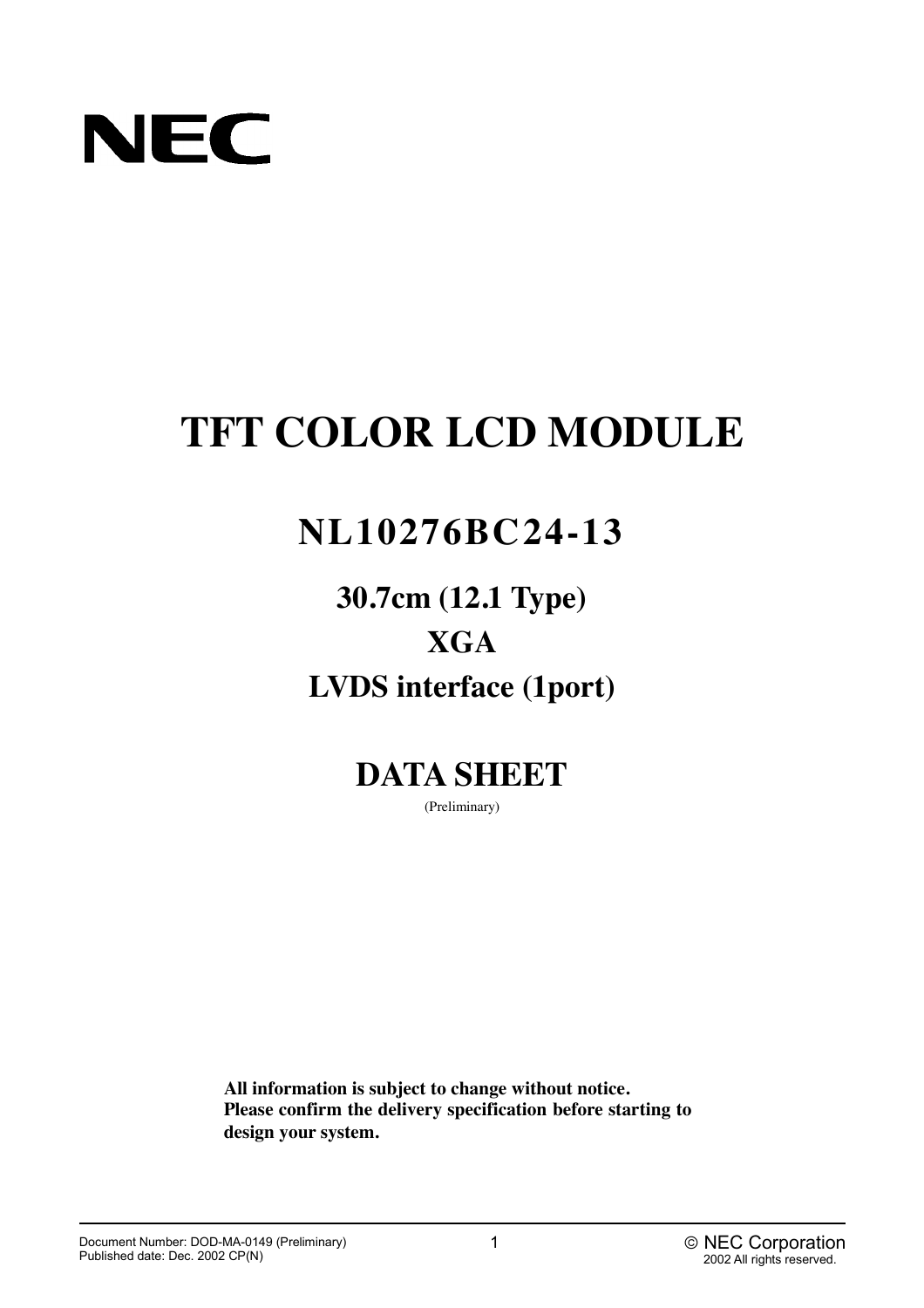### **INTRODUCTION**

<span id="page-1-0"></span>No part of this document shall be copied in any form or by any means without the prior written consent of NEC Corporation.

NEC Corporation does not assume any liability for infringement of patents, copyrights or other intellectual property rights of third parties by or arising from use of a product described herein or any other liability arising from use of such application. No license, express, implied or otherwise, is granted under any patents, copyrights or other intellectual property rights of NEC Corporation or of others.

While NEC Corporation has been making continuous effort to enhance the reliability of its products, the possibility of failures cannot be eliminated entirely. To minimize risks of damage to property or injury to person arising from a failure in an NEC product, customers must incorporate sufficient safety measures in their design, such as redundancy, fire-containment and anti-failure features.

NEC products are classified into the following three quality grades: *"Standard"* **,** *"Special"* **,** *"Specific"*

The *"Specific"* quality grade applies only to applications developed based on a customer designated "quality assurance program" for a specific application. The recommended applications of a product depend on its quality grade, as indicated below. Customers must check the quality grade of each application before using it in a particular application.

- *Standard:* Computers, office equipment, communications equipment, test and measurement equipment, audio and visual equipment, home electronic appliances, machine tools, personal electronic equipment and industrial robots
- *Special:* Transportation equipment (automobiles, trains, ships, etc.), traffic control systems, anti-disaster systems, anti-crime systems, safety equipment and medical equipment (not specifically designed for life support)
- *Specific:* Military systems, aircraft, aerospace equipment, submersible repeaters, nuclear reactor control systems, life support systems (medical equipment, etc.) and any other equipment

The quality grade of this product is *"Standard"* unless otherwise specified in this document. If customers intend to use this product for applications other than those specified for *"Standard"* quality grade, they should contact NEC Corporation sales representative in advance.

Anti-radioactive design is not implemented in this product.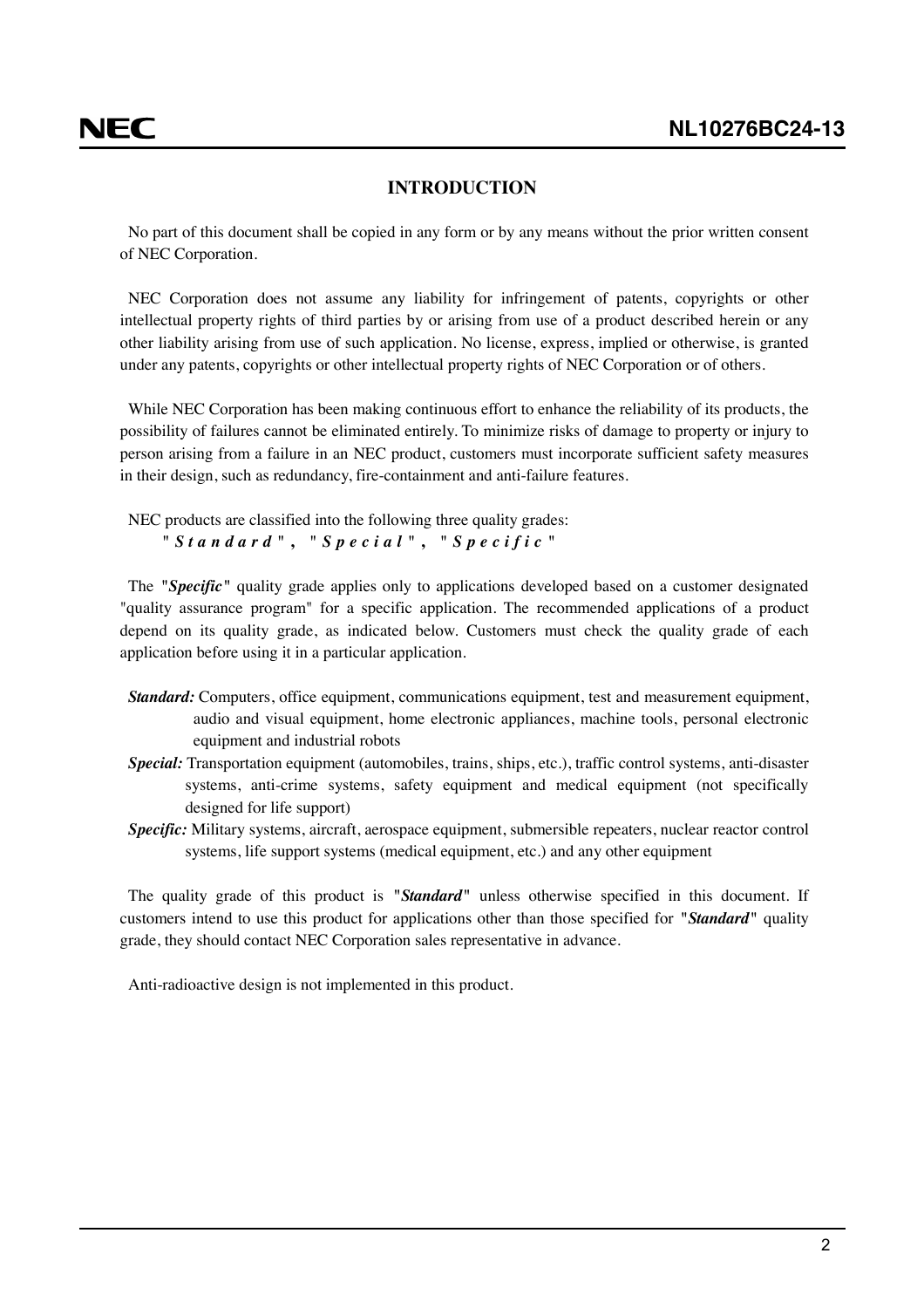### **CONTENTS**

| 4.9 INPUT SIGNAL TIMINGS FOR LCD PANEL SIGNAL PROCESSING BOARD  20 |      |
|--------------------------------------------------------------------|------|
|                                                                    | . 20 |
|                                                                    |      |
|                                                                    |      |
|                                                                    |      |
|                                                                    |      |
|                                                                    |      |
|                                                                    |      |
|                                                                    |      |
|                                                                    |      |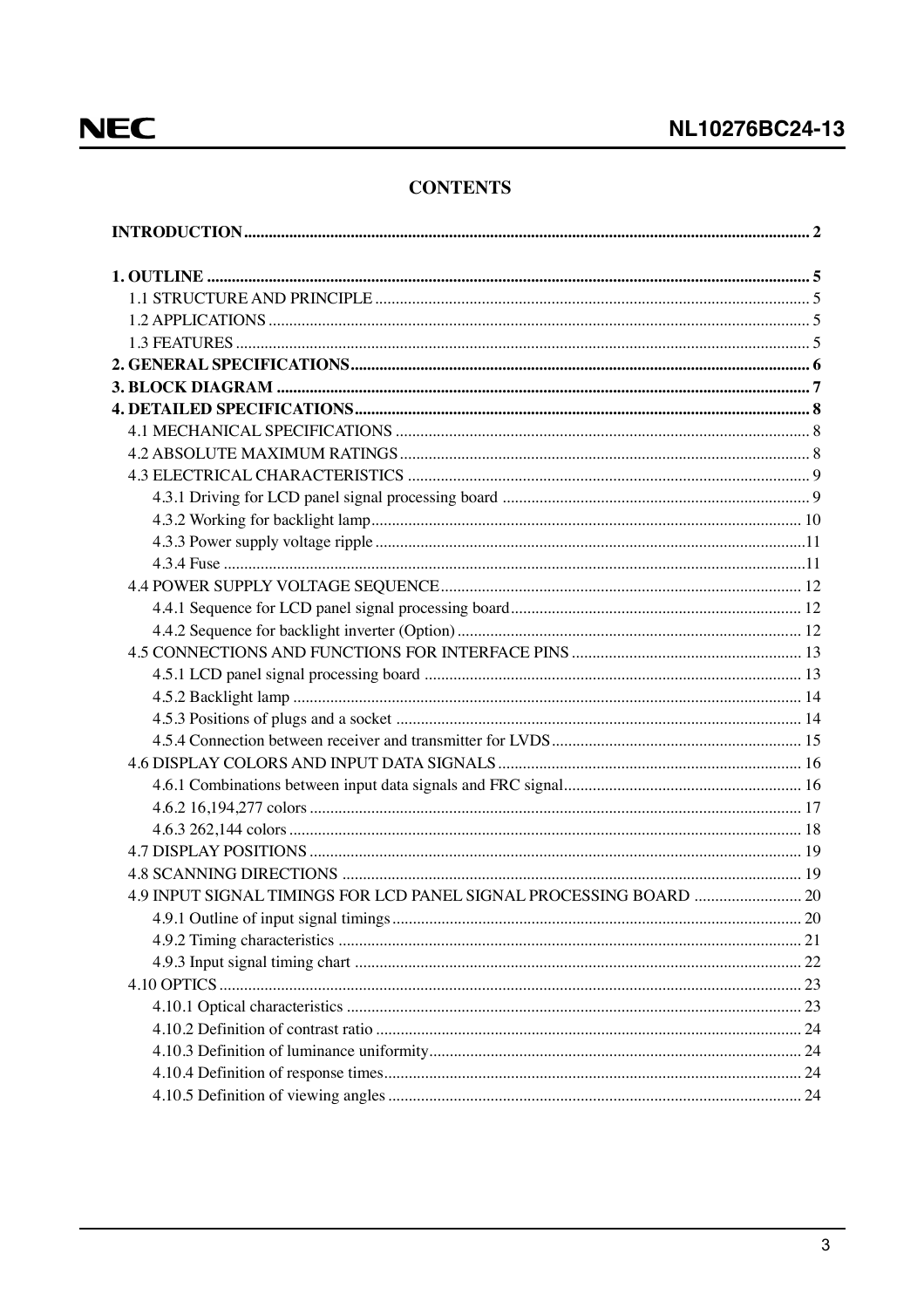### **CONTENTS**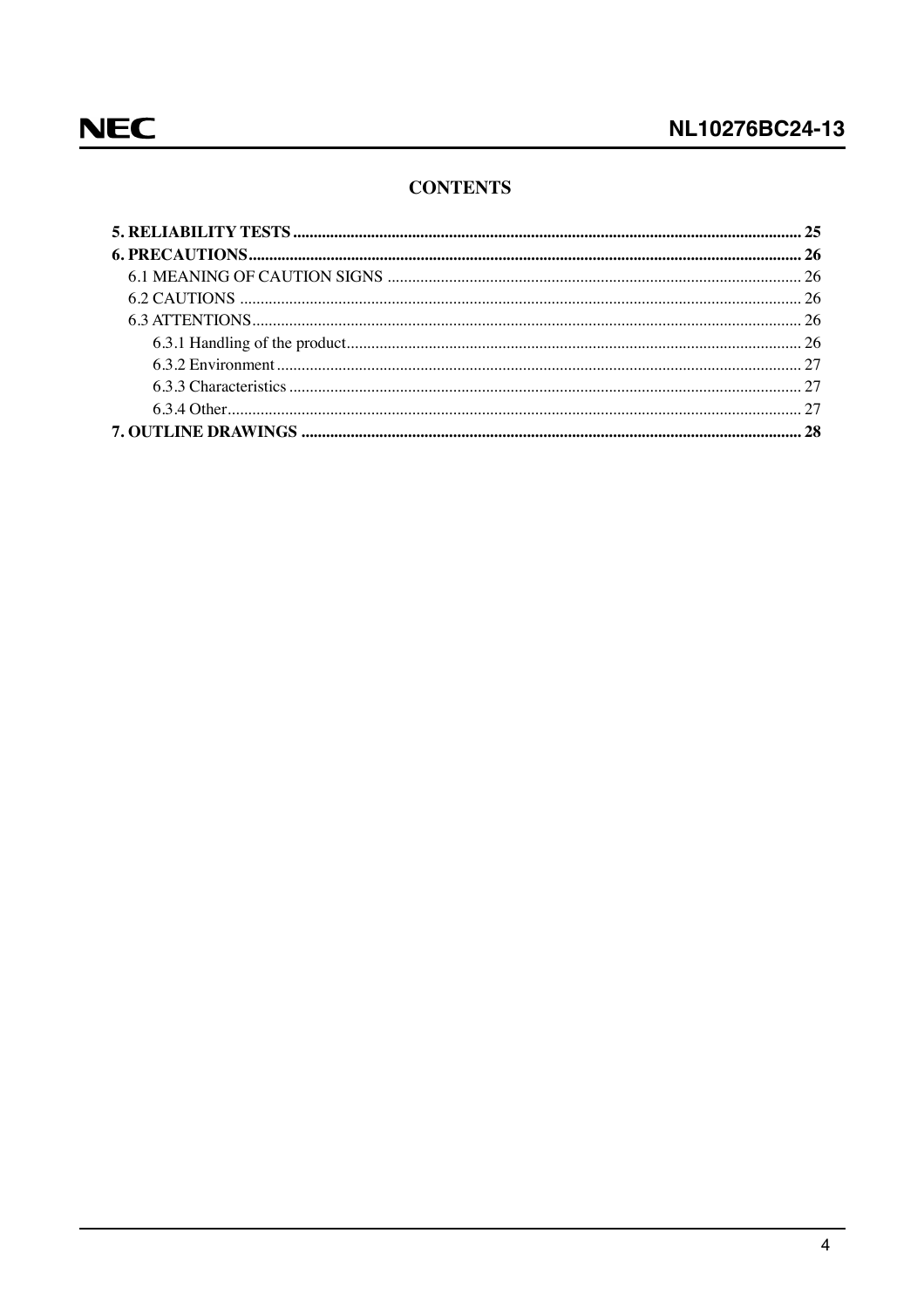# <span id="page-4-0"></span>**NEC**

### **1. OUTLINE**

### 1.1 STRUCTURE AND PRINCIPLE

NL10276BC24-13 module is composed of the amorphous silicon thin film transistor liquid crystal display (a-Si TFT LCD) panel structure with driver LSIs for driving the TFT (Thin Film Transistor) array and a backlight.

The a-Si TFT LCD panel structure is injected liquid crystal material into a narrow gap between the TFT array glass substrate and a color-filter glass substrate.

Color (Red, Green, Blue) data signals from a host system (e.g. PC, signal generator, etc.) are modulated into best form for active matrix system by a signal processing board, and sent to the driver LSIs which drive the individual TFT arrays.

The TFT array as an electro-optical switch regulates the amount of transmitted light from the backlight assembly, when it is controlled by data signals. Color images are created by regulating the amount of transmitted light through the TFT array of red, green and blue dots.

### 1.2 APPLICATIONS

• Display terminal for control system

### 1.3 FEATURES

- High resolution
- High luminance
- High contrast
- Wide temperature range
- LVDS interface
- Reversible-scan direction
- Selectable 8bit or 6bit digital signals for data of RGB
- Edge light type
- Replaceable lamp for backlight (Inverter less)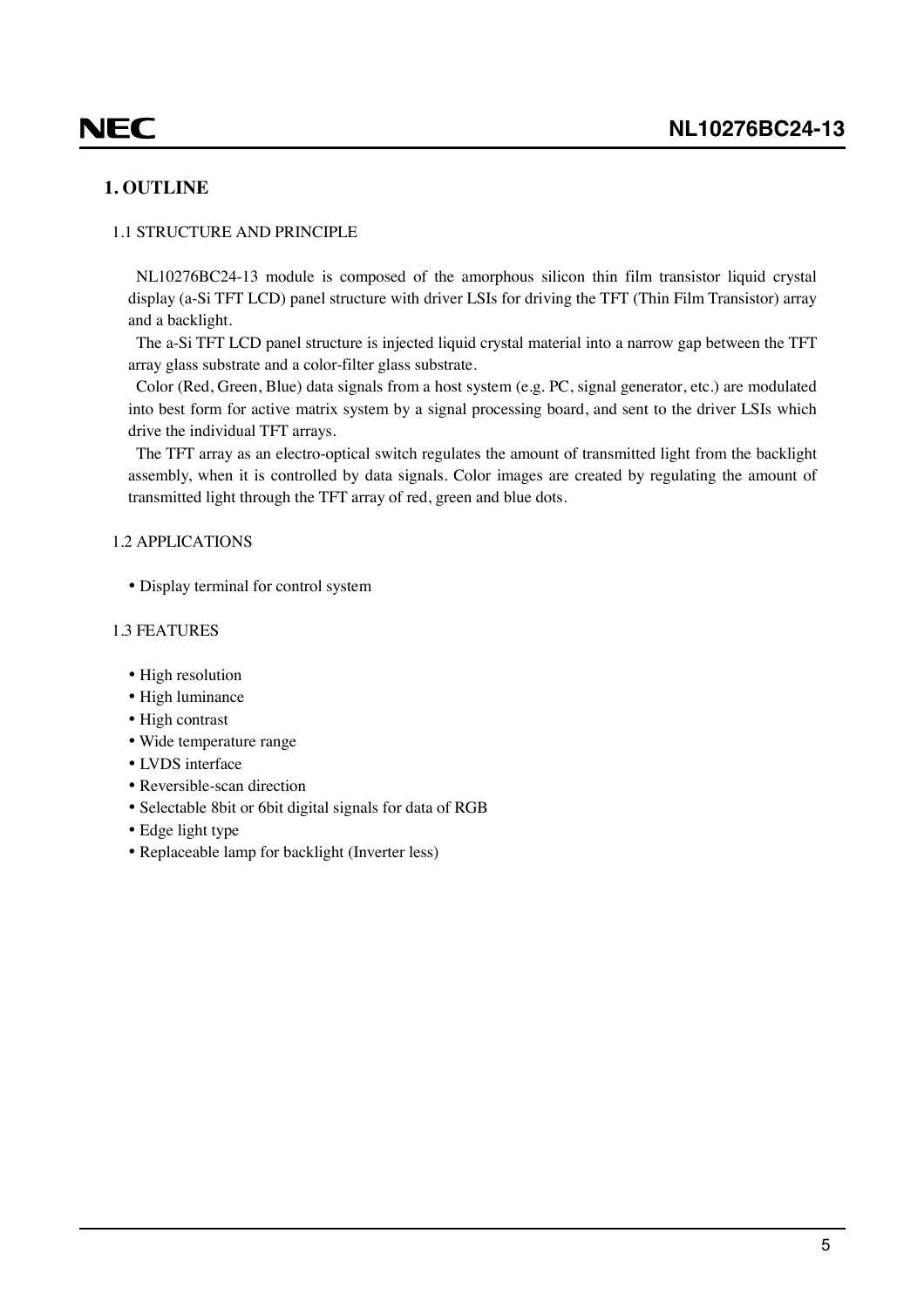### <span id="page-5-0"></span>**2. GENERAL SPECIFICATIONS**

| Display area               | $245.76$ (W) $\times$ 184.32 (H) mm (typ.)                             |
|----------------------------|------------------------------------------------------------------------|
| Diagonal size of display   | 30.7 cm (12.1 inches)                                                  |
| Drive system               | a-Si TFT active matrix                                                 |
| Display color              | At input signals for data of RGB: 8bit and FRC: High                   |
|                            | 16,194,277 colors                                                      |
| Pixel                      | 1024 (H) $\times$ 768 (V) pixels                                       |
| Pixel arrangement          | RGB (Red dot, Green dot, Blue dot) vertical stripe                     |
| Dot pitch                  | $0.08$ (W) $\times$ 0.24 (H) mm                                        |
| Pixel pitch                | $0.24$ (W) $\times$ 0.24 (H) mm                                        |
| Module size                | $280.0$ (W) $\times$ 210.0 (H) $\times$ 13.0 to 15.0 (D) mm (typ.)     |
| Weight                     | <b>TBD</b>                                                             |
| Contrast ratio             | $300:1$ (typ.)                                                         |
| <b>Viewing</b> angle       | At the contrast ratio 10:1                                             |
|                            | • Horizontal: Right side 70° (typ.), Left side 70° (typ.)              |
|                            | • Vertical: Up side $45^{\circ}$ (typ.), Down side $55^{\circ}$ (typ.) |
| Designed viewing direction | At DPSR= Low or open: normal scan                                      |
|                            | • Viewing direction without image reversal: up side (12 o'clock)       |
|                            | • Viewing direction with contrast peak: down side (6 o'clock)          |
|                            | • Viewing angle with optimum grayscale $(\gamma=2.2)$ : normal axis    |
| Polarizer surface          | Clear                                                                  |
| Polarizer pencil-hardness  | 3H (min.) [by JIS K5400]                                               |
| Color gamut                | At LCD panel center<br>40 % (typ.) [against NTSC color space]          |
| <b>Response time</b>       | Ton (white $90\% \rightarrow black 10\%$ )                             |
|                            | <b>TBD</b>                                                             |
| Luminance                  | At 5.0mArms / lamp                                                     |
|                            | 350 cd/ $m^2$ (typ.)                                                   |
| <b>Signal</b> system       | LVDS 1port (Receiver: THC63LVDF84A, THine Electronics Inc. or          |
|                            | equivalent)                                                            |
|                            | 8bit/6bit digital signals for data of RGB colors, Dot clock (CLK),     |
|                            | Data enable (DE)                                                       |
| Power supply voltage       | LCD panel signal processing board: 3.3V                                |
| <b>Backlight</b>           | Edge light type: 2 cold cathode fluorescent lamps                      |
|                            | Replaceable parts                                                      |
|                            | $\bigcup$ • Lamp holder set: Type No. TBD                              |
|                            |                                                                        |
|                            | Recommended inverter (Option)                                          |
|                            | $\cdot$ Inverter: Type No. TBD                                         |
| <b>Power consumption</b>   | At 5.0mArms / lamp and checkered flag pattern                          |
|                            | $7.0 W$ (typ.)                                                         |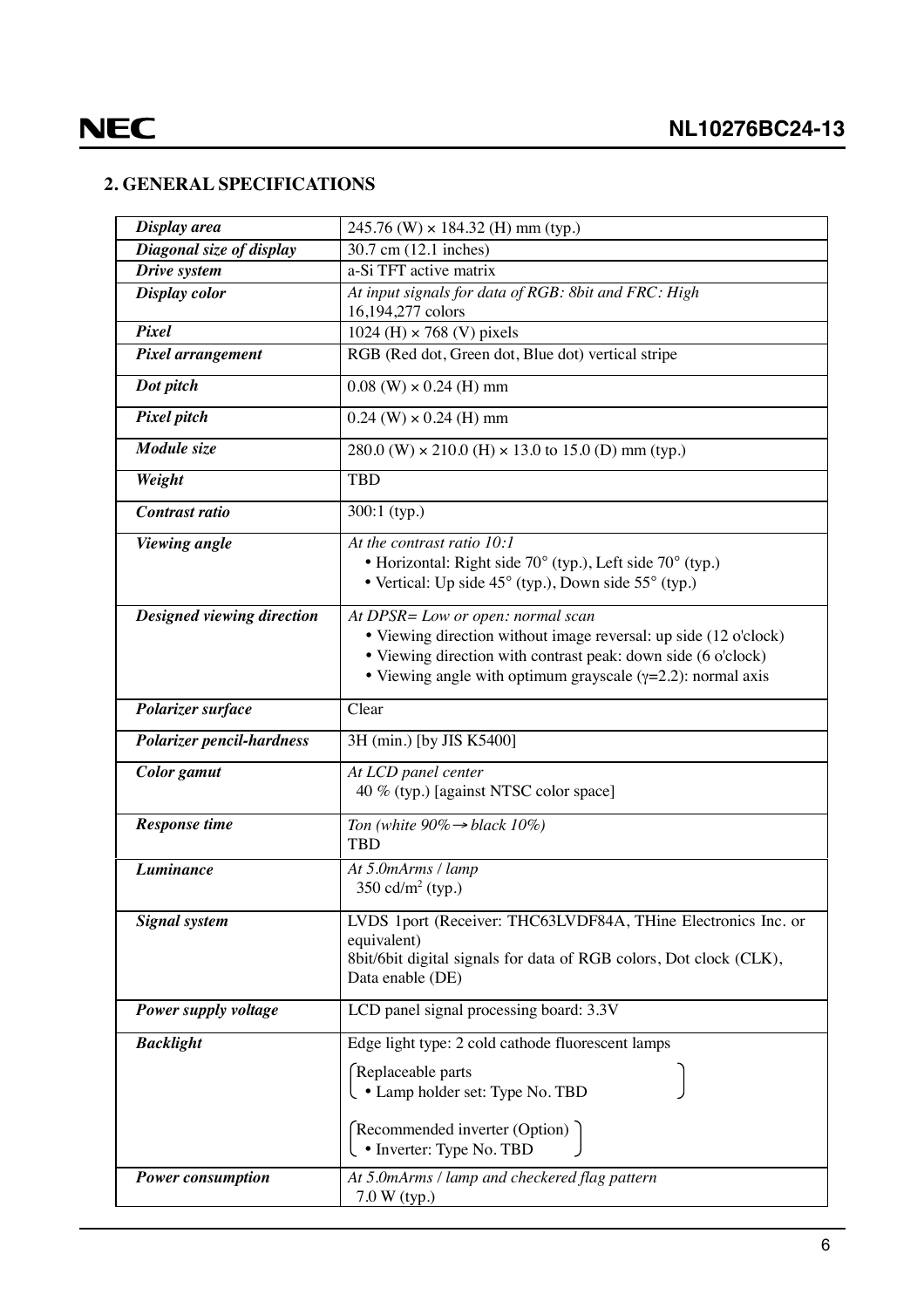### <span id="page-6-0"></span>**3. BLOCK DIAGRAM**



- Note1: GND (Signal ground) and GNDB (Backlight inverter ground) should be connected together in customer equipment.
- Note2: Neither FG (Frame ground) nor the metallic frame of lamp holder is connected to VBLC (Lamp low voltage terminal).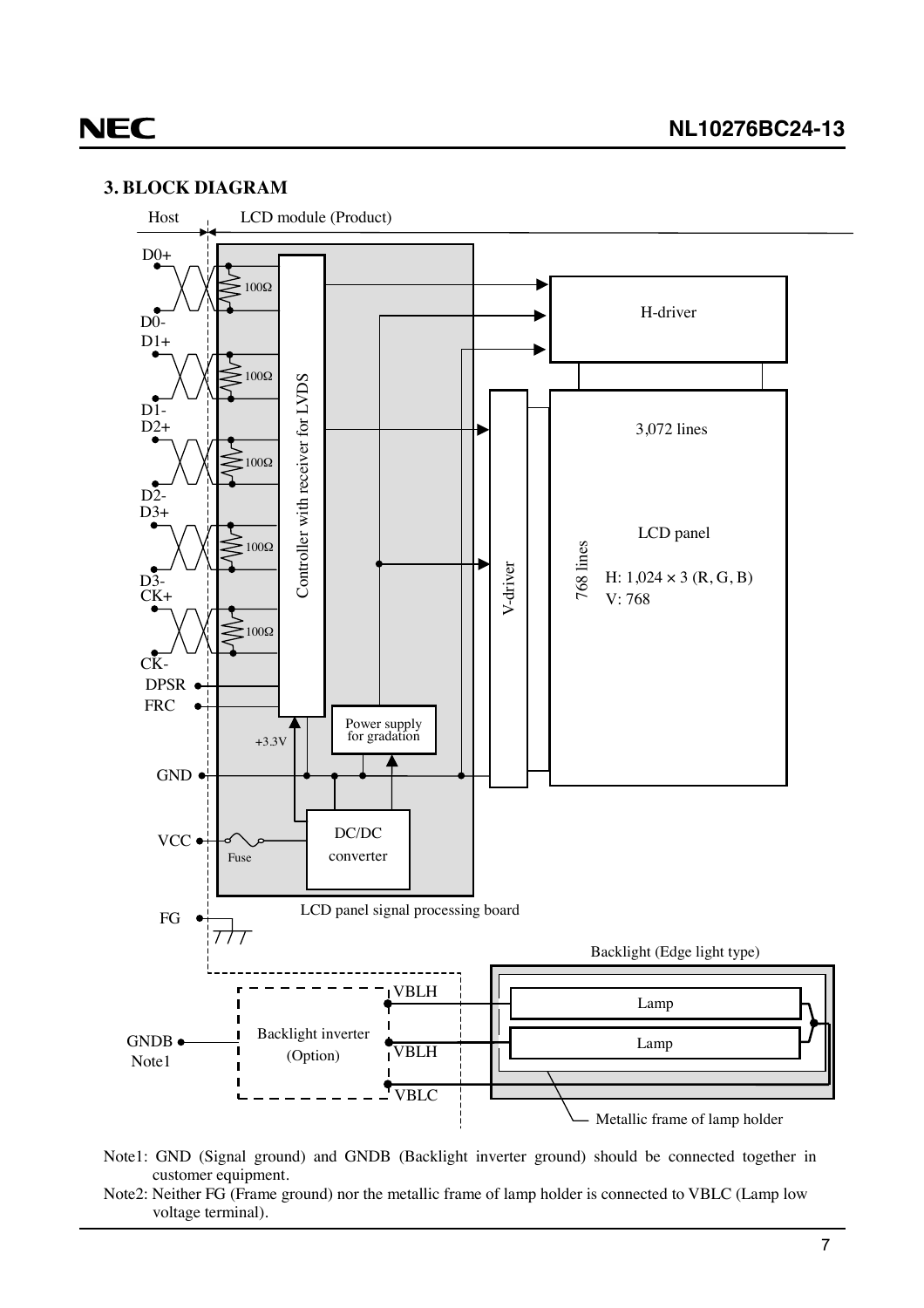<span id="page-7-0"></span>**NEC** 

Note3: Connections between GND, FG and VBLC in the LCD module

| I GND - FG       | Not connected |
|------------------|---------------|
| I GND - VBLC     | Not connected |
| <b>FG</b> - VBLC | Not connected |

### **4. DETAILED SPECIFICATIONS**

### 4.1 MECHANICAL SPECIFICATIONS

| Parameter    | Specification                                                                      |        | Unit |
|--------------|------------------------------------------------------------------------------------|--------|------|
| Module size  | $280.0 \pm 0.5$ (W) $\times 210.0 \pm 0.5$ (H) $\times 13.0$ to $15.0 \pm 0.5$ (D) | Note 1 | mm   |
| Display area | $245.76$ (W) $\times$ 184.32 (H)                                                   | Note1  | mm   |
| Weight       | TBD (typ.), TBD (max.)                                                             |        | g    |

Note1: See "**7. OUTLINE DRAWINGS**".

### 4.2 ABSOLUTE MAXIMUM RATINGS

| Parameter                              |                                   |                          | Symbol         | Rating                         | Unit            | Remarks                    |  |
|----------------------------------------|-----------------------------------|--------------------------|----------------|--------------------------------|-----------------|----------------------------|--|
| Power supply                           | LCD panel signal processing board |                          | <b>VCC</b>     | $-0.3$ to $+4.0$               | V               |                            |  |
| voltage                                |                                   | Lamp voltage             | <b>VBLH</b>    | 1,800                          | <b>Vrms</b>     | $Ta = 25^{\circ}C$         |  |
| Input voltage                          |                                   | Display signals<br>Note1 | <b>VD</b>      | $-0.3$ to VCC $+0.3$           | V               |                            |  |
| for signals                            | Function signals<br>Note2         |                          | <b>VF</b>      | $-0.3$ to VCC $+0.3$           | V               |                            |  |
| Storage temperature                    |                                   | <b>Tst</b>               | $-20$ to $+80$ | $^{\circ}C$                    |                 |                            |  |
| Operating temperature                  |                                   | Front surface            | TopF           | $-10$ to $+70$                 | $\rm ^{\circ}C$ | Note3                      |  |
|                                        |                                   | Rear surface             | <b>TopR</b>    | $-10$ to $+70$                 | $\rm ^{\circ}C$ | Note4                      |  |
| Relative humidity<br>Note <sub>5</sub> |                                   |                          | R <sub>H</sub> | $\leq 95$                      | $\%$            | Ta $\leq 40^{\circ}$ C     |  |
|                                        |                                   |                          |                | $\leq 85$                      | $\%$            | $40 < Ta \leq 50^{\circ}C$ |  |
| Absolute humidity<br>Note <sub>5</sub> |                                   |                          | AH             | $\leq 70$<br>Note <sub>6</sub> | $g/m^3$         | $Ta > 50^{\circ}C$         |  |

Note1: Display signals are D0+/-, D1+/-, D2+/-, D3+/- and CK+/-.

Note2: Function signals are DPSR and FRC.

Note3: Measured at center of LCD panel surface (including self-heat)

Note4: Measured at center of LCD module's rear shield surface (including self-heat)

Note5: No condensation

Note6: Ta =  $50^{\circ}$ C, RH =  $85\%$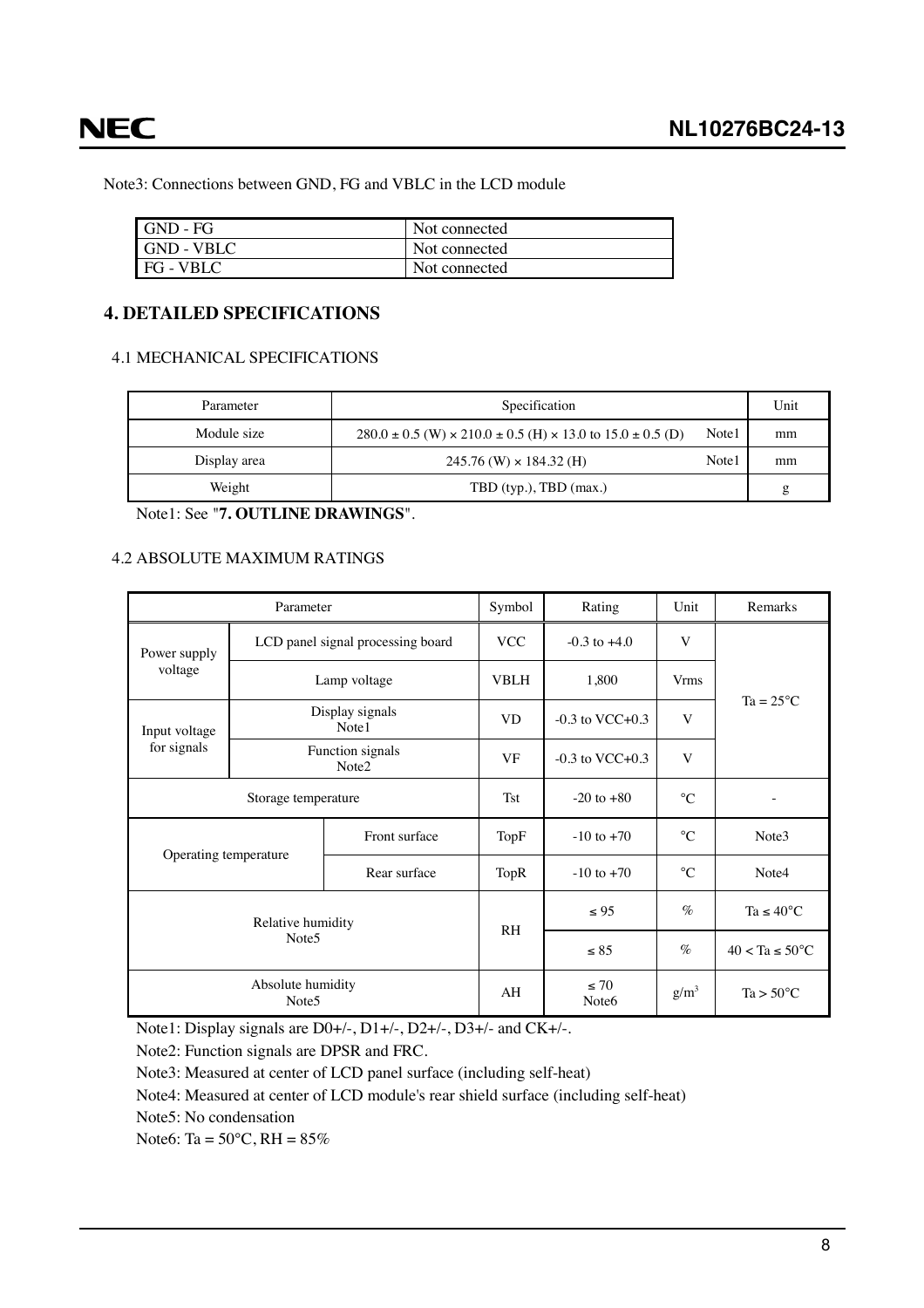### <span id="page-8-0"></span>4.3 ELECTRICAL CHARACTERISTICS

### 4.3.1 Driving for LCD panel signal processing board

|                              |      |            |                          |                          |                                 |      | $(Ta = 25^{\circ}C)$ |
|------------------------------|------|------------|--------------------------|--------------------------|---------------------------------|------|----------------------|
| Parameter                    |      | Symbol     | Min.                     | Typ.                     | Max.                            | Unit | Remarks              |
| Power supply voltage         |      | <b>VCC</b> | 3.0                      | 3.3                      | 3.6                             | V    |                      |
| Power supply current         |      | ICC        |                          | <b>TBD</b><br>Note1      | <b>TBD</b><br>Note <sub>2</sub> | mA   | at VCC = $3.3V$      |
| Permissible ripple voltage   |      | <b>VRP</b> |                          |                          | 100                             | mV   | for VCC              |
| Differential input threshold | Low  | VTL        | $-100$                   | $\overline{\phantom{a}}$ |                                 | mV   | at VCM=1.2V          |
| voltage for LVDS receiver    | High | <b>VTH</b> | $\overline{\phantom{a}}$ | $\overline{\phantom{0}}$ | $+100$                          | mV   | Note3                |
| Terminating resister         |      | RT         | $\overline{\phantom{a}}$ | 100                      | $\overline{\phantom{a}}$        | Ω    |                      |
| Input voltage for DPSR       | Low  | VFL        | $\Omega$                 | $\overline{\phantom{a}}$ | 0.8                             | V    | LVTTL level          |
| and FRC signals              | High | <b>VFH</b> | 2.0                      |                          | <b>VCC</b>                      | V    |                      |

Note1: Checkered flag pattern [by EIAJ ED-2522]

Note2: Pattern for maximum current

Note3: Common mode voltage for LVDS receiver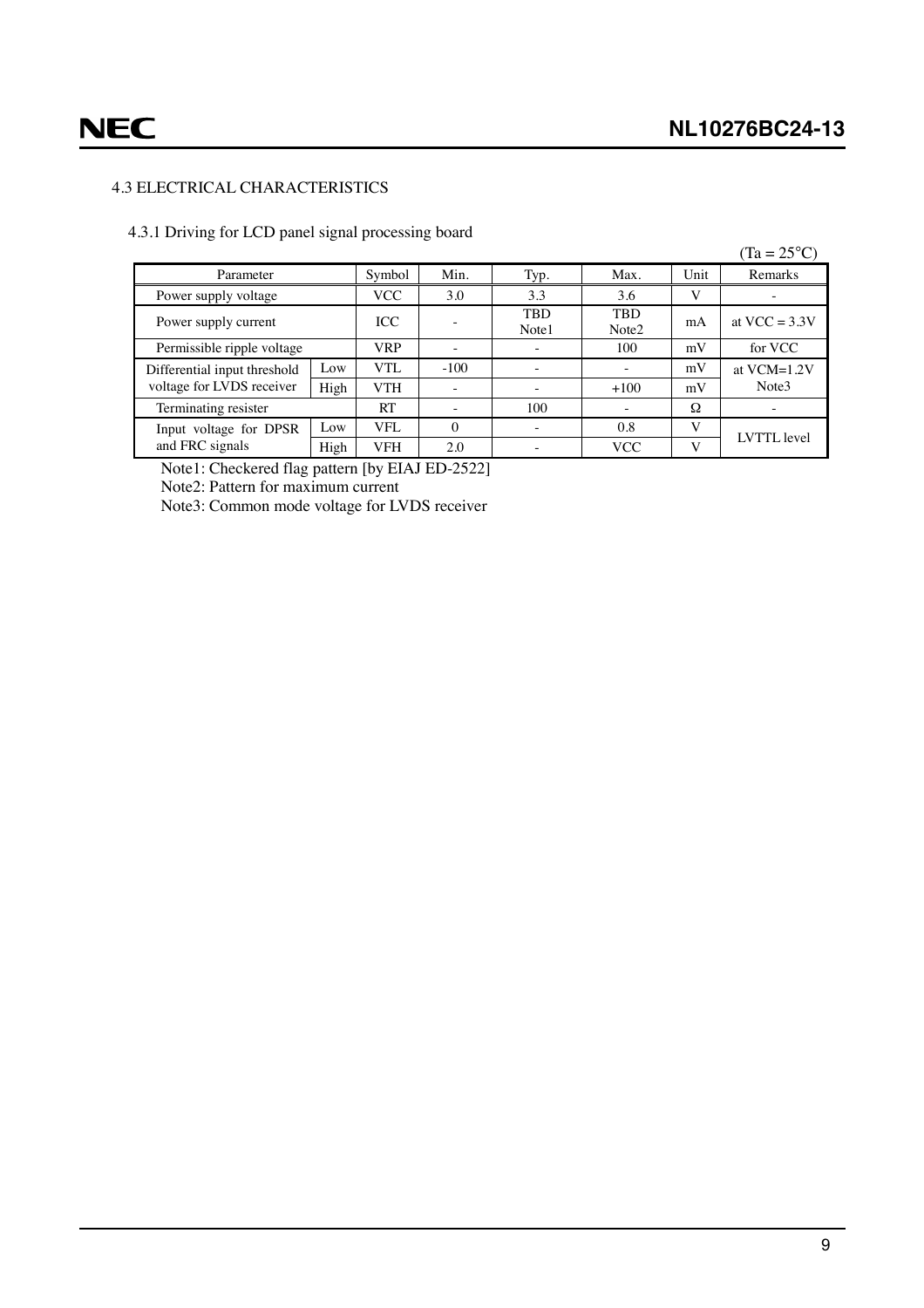### <span id="page-9-0"></span>4.3.2 Working for backlight lamp

|                       |        |            |      |                          |             | $(Ta=25^{\circ}C Note1)$                                 |
|-----------------------|--------|------------|------|--------------------------|-------------|----------------------------------------------------------|
| Parameter             | Symbol | Min.       | Typ. | Max.                     | Unit        | Remarks                                                  |
| Lamp current          | IBL    | 2.0        | 5.0  | 5.5                      | mArms       | At $IBL=5.0$ m $Arms$ :<br>350cd/m <sup>2</sup><br>Note3 |
| Lamp voltage          | VBLH   | -          | 600  | ۰                        | <b>Vrms</b> | Note2, Note3                                             |
|                       |        | 960        | -    | $\overline{\phantom{a}}$ | <b>Vrms</b> | $Ta = 25^{\circ}C$<br>Note2, Note3                       |
| Lamp starting voltage | VS     | <b>TBD</b> |      | $\overline{\phantom{a}}$ | <b>Vrms</b> | $Ta = -10^{\circ}C$<br>Note2, Note3                      |
| Oscillation frequency | FO     | TBD        | TBD  | TBD                      | kHz         | Note4                                                    |

Note1: This product's backlight consists of 2 lamps, and these specifications are for each lamp.

- Note2: The lamp voltage cycle between lamps should be kept on a same phase. "VS" and "VBLH" are the voltage value between low voltage side (Cold) and high voltage side (Hot).
- Note3: The asymmetric ratio of working waveform for lamps (Power supply voltage peak ratio, power supply current peak ratio and waveform space ratio) should be less than 5 % (See the following figure.). If the waveform is asymmetric, DC (Direct current) element apply into the lamp. In this case, a lamp lifetime may be shortened, because a distribution of a lamp enclosure substance inclines toward one side between low voltage terminal (Cold terminal) and high voltage terminal (Hot terminal).





Note4: In case "FO" is not the recommended value, beat noise may display on the screen, because of interference between "FO" and "1/th". Recommended value of "FO" is as following.

$$
FO = \frac{1}{4} \times \frac{1}{th} \times (2n-1)
$$

th: Horizontal cycle (See "**4.9.2 Timing characteristics**".)

- n: Natural number  $(1, 2, 3 \cdot \cdot \cdot \cdot \cdot \cdot \cdot)$
- Note5: Method of lamp cable installation may invite fluctuation of lamp current and voltage or asymmetric of lamp working waveform. When design the backlight inverter, evaluate the fluctuation of lamp current and voltage or asymmetric of lamp working waveform sufficiently.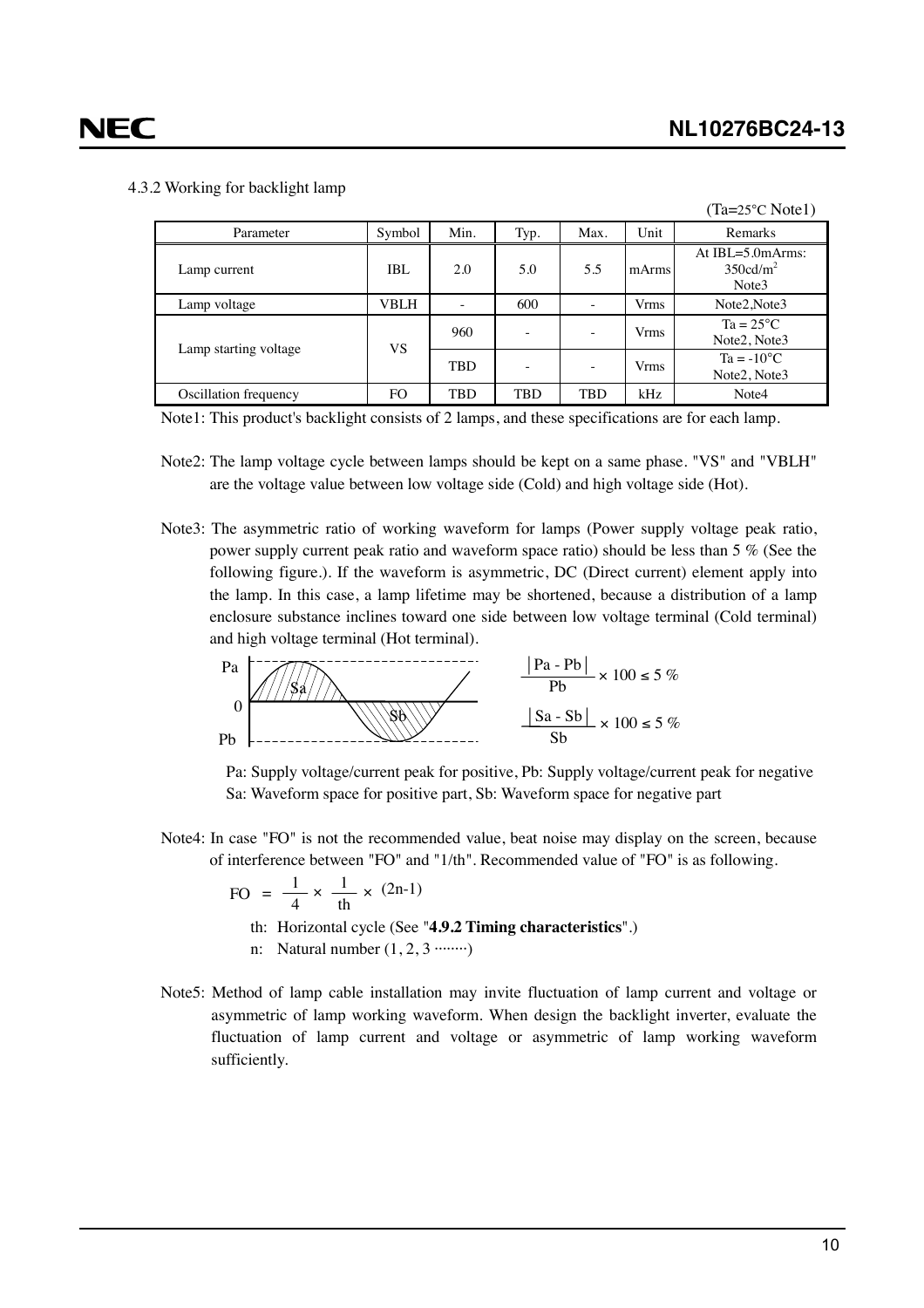# <span id="page-10-0"></span>**NEC**

### 4.3.3 Power supply voltage ripple

This product works, even if the ripple voltage levels are beyond the permissible values as following the table, but there might be noise on the display image.

| Parameter | Power supply voltage | Ripple voltage<br>Note1<br>(Measure at input terminal of power supply) | Unit    |
|-----------|----------------------|------------------------------------------------------------------------|---------|
|           |                      | $\leq 100$                                                             | $mVp-p$ |

Note1: The permissible ripple voltage includes spike noise.

### 4.3.4 Fuse

| Parameter | Fuse |            |        | Remarks        |       |
|-----------|------|------------|--------|----------------|-------|
|           | Type | Supplier   | Rating | Fusing current |       |
| VCC       | TBD  | <b>TBD</b> | 2.0A   | 4.0A           | Note1 |
|           |      |            | 24 V   |                |       |

Note1: The power supply capacity should be more than the fusing current. If the power supply capacity is less than the fusing current, the fuse may not blow for a short time, and then nasty smell, smoking and so on may occur.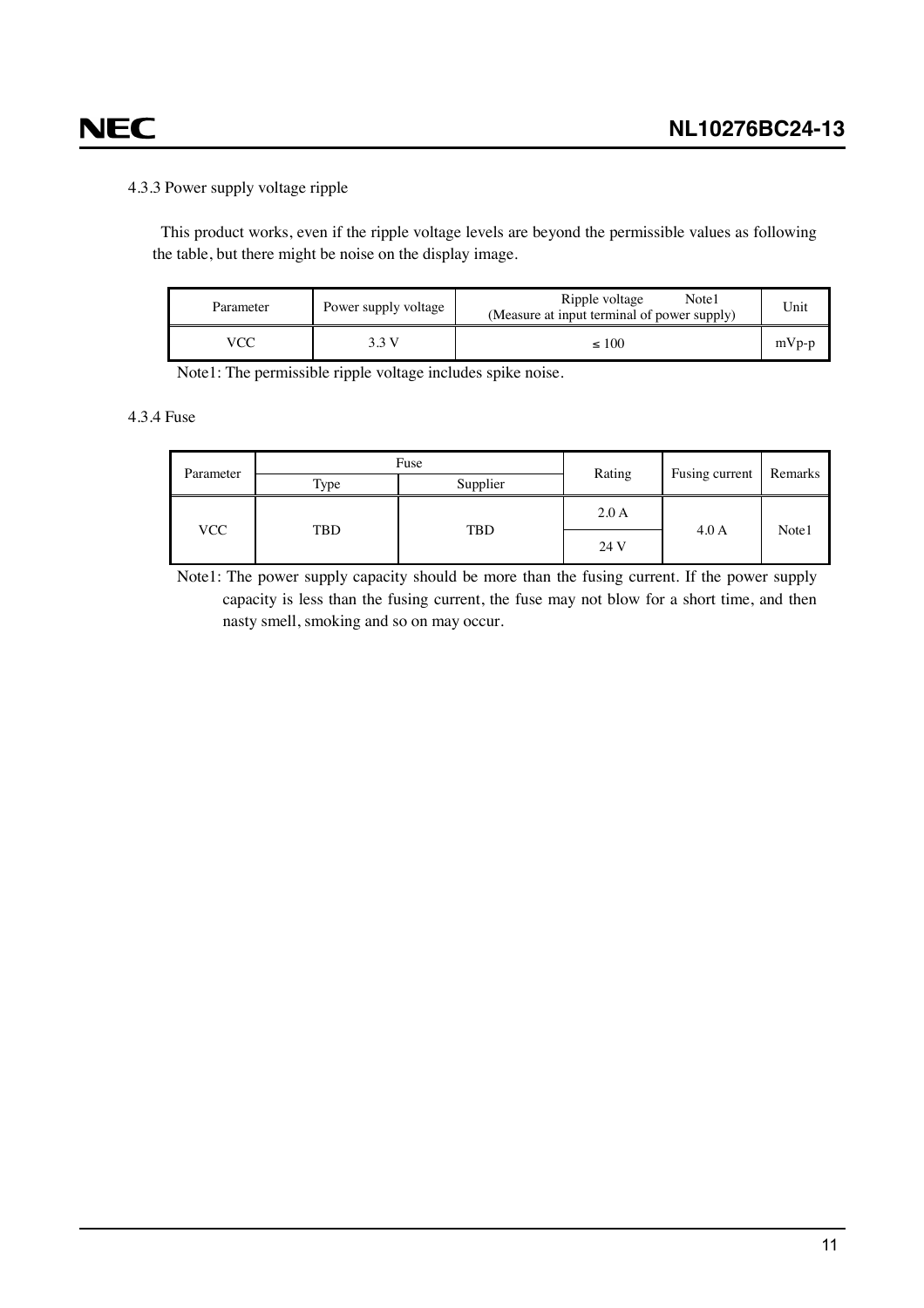### <span id="page-11-0"></span>4.4 POWER SUPPLY VOLTAGE SEQUENCE

4.4.1 Sequence for LCD panel signal processing board



\* These signals should be measured at the terminal of  $100\Omega$  resistor.

Note1: In terms of voltage variation (voltage drop) while VCC rising edge is below 3.0V, a protection circuit may work, and then this product may not work.

Note2: Display signals (D0+/-, D1+/-, D2+/-, D3+/- and CK+/-) and function signals (DPSR and FRC) signals must be Low or High-impedance, exclude the VALID period (See above sequence diagram), in order to avoid that internal circuits is damaged. If some of display and function signals of this product are cut while this product is working, even if the signal input to it once again, it might not work normally. If customer stops the display and function signals, they should be cut VCC.

4.4.2 Sequence for backlight inverter (Option)



Note1: These are the display and function signals for LCD panel signal processing board. Note2: The backlight inverter voltage (VDDB) should be inputted within the valid period of display and function signals, in order to avoid unstable data display.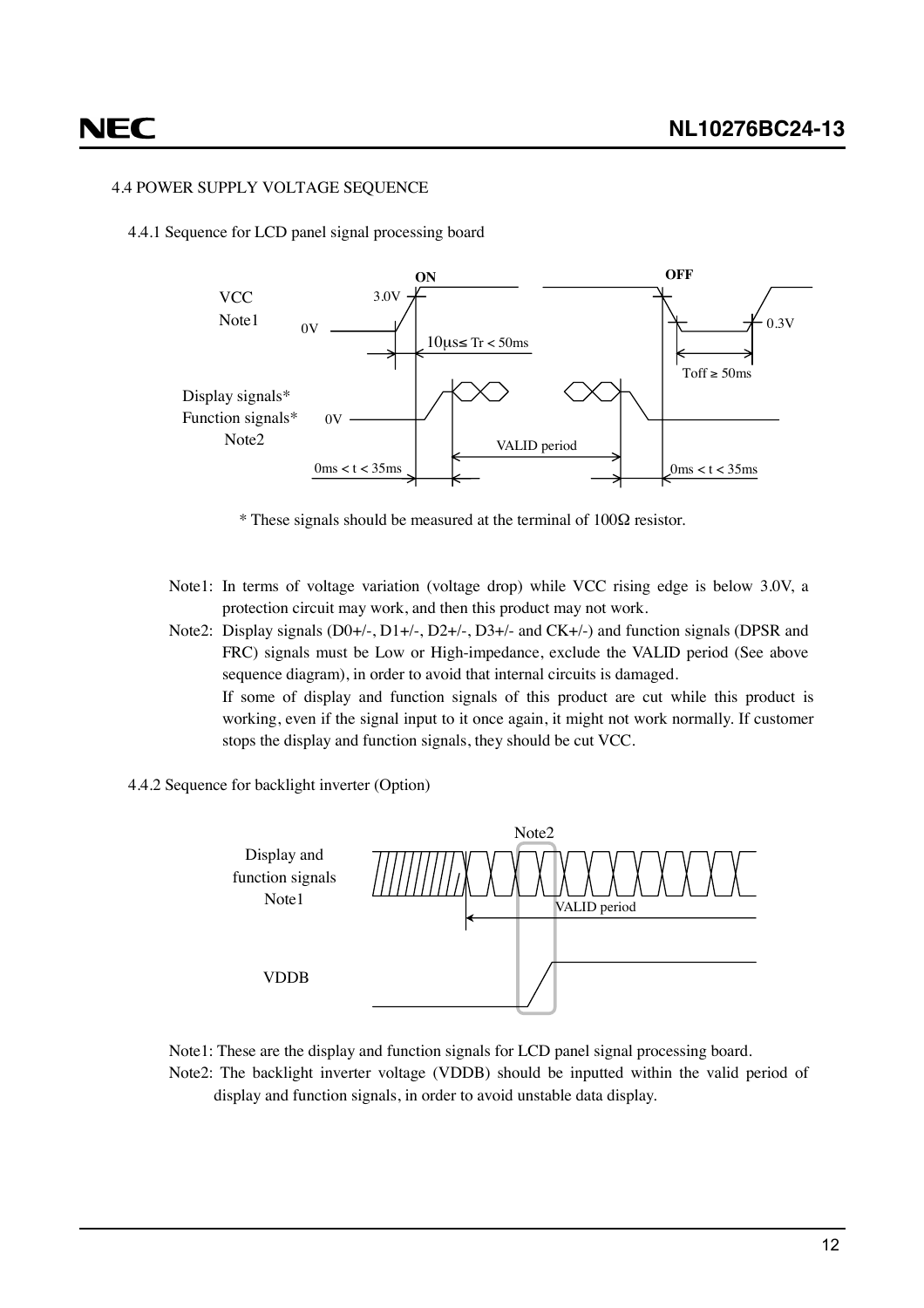# <span id="page-12-0"></span>**NEC**

### 4.5 CONNECTIONS AND FUNCTIONS FOR INTERFACE PINS

### 4.5.1 LCD panel signal processing board

CN1 socket (LCD module side): FI-SE20P-HF (Japan Aviation Electronics Industry Limited (JAE)) Adaptable plug: FI-S20S (Japan Aviation Electronics Industry Limited (JAE))

| Pin No.        |                | Symbol               | Signal                                 | Remarks                                                                        |  |  |  |
|----------------|----------------|----------------------|----------------------------------------|--------------------------------------------------------------------------------|--|--|--|
|                | A              | $D3+$                | Pixel data                             |                                                                                |  |  |  |
| $\mathbf{1}$   | $\bf{B}$       | <b>GND</b>           | Ground                                 |                                                                                |  |  |  |
| A              |                | $D3-$                | Pixel data                             | Note1                                                                          |  |  |  |
| $\mathfrak{2}$ | B              | $\operatorname{GND}$ | Ground                                 |                                                                                |  |  |  |
|                | 3              | <b>DPSR</b>          | Selection of scan direction            | High:<br>Reverse scan<br>Low or Open: Normal scan<br>Note2                     |  |  |  |
|                | $\overline{4}$ | <b>FRC</b>           | Selection signal of frame rate control | High:<br>Frame rate control ON<br>Low or Open: Frame rate control OFF<br>Note1 |  |  |  |
|                | 5              | <b>GND</b>           | Ground                                 |                                                                                |  |  |  |
|                | 6              | $CK+$                | Pixel clock                            | Note3                                                                          |  |  |  |
|                | $\overline{7}$ | $CK-$                |                                        |                                                                                |  |  |  |
| 8              |                | <b>GND</b>           | Ground                                 |                                                                                |  |  |  |
| 9              |                | $D2+$                | Pixel data                             | Note3                                                                          |  |  |  |
|                | 10             | $D2-$                |                                        |                                                                                |  |  |  |
|                | 11             | <b>GND</b>           | Ground                                 |                                                                                |  |  |  |
|                | 12             | $D1+$                | Pixel data                             | Note3                                                                          |  |  |  |
|                | 13             | $D1-$                |                                        |                                                                                |  |  |  |
|                | 14             | <b>GND</b>           | Ground                                 | $\overline{\phantom{a}}$                                                       |  |  |  |
|                | 15             | $D0+$                | Pixel data                             | Note3                                                                          |  |  |  |
| 16             |                | $D0-$                |                                        |                                                                                |  |  |  |
| 17             |                | <b>GND</b>           | Ground                                 |                                                                                |  |  |  |
| 18             |                | <b>GND</b>           |                                        |                                                                                |  |  |  |
|                | 19             | <b>VCC</b>           |                                        |                                                                                |  |  |  |
| 20             |                | <b>VCC</b>           | Power supply                           |                                                                                |  |  |  |

### Note1: See "**4.6 DISPLAY COLORS AND INPUT DATA SIGNALS**".

Note2: See "**4.8 SCANNING DIRECTIONS**".

Note3: Twist pair wires with 100Ω (Characteristic impedance) should be connected between LCD panel signal processing board and LVDS transmitter.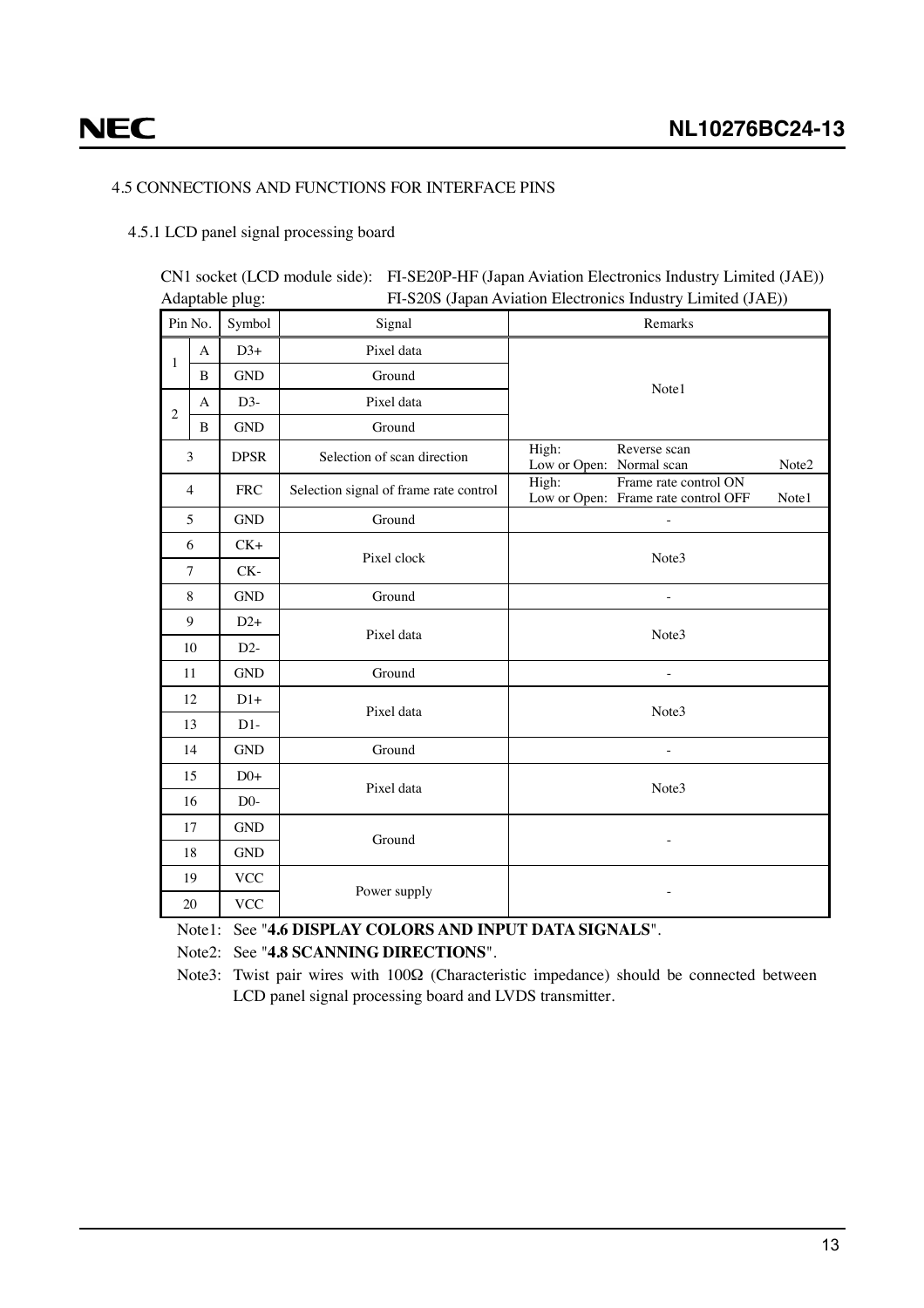### 4.5.2 Backlight lamp

<span id="page-13-0"></span>**NEC** 

### **Attention: VBLH and VBLC must be connected correctly. If customer connects wrongly, customer will be hurt and the module will be broken.**

| Adaptable socket: |         |        | SM03 (4.0) B-BHS-1-TB (J.S.T Mfg. Co., Ltd.) |                          |
|-------------------|---------|--------|----------------------------------------------|--------------------------|
|                   | Pin No. | Symbol | Signal                                       | Remarks                  |
|                   |         | VBLC   | Low voltage (Cold)                           | $\overline{\phantom{a}}$ |
|                   |         | VBLH   | High voltage (Hot)                           | -                        |
|                   |         | VBLH   | High voltage (Hot)                           | $\overline{\phantom{a}}$ |

CN2 plug (LCD module side): BHR-03VS-1 (J.S.T Mfg. Co., Ltd.)

4.5.3 Positions of plugs and a socket

TBD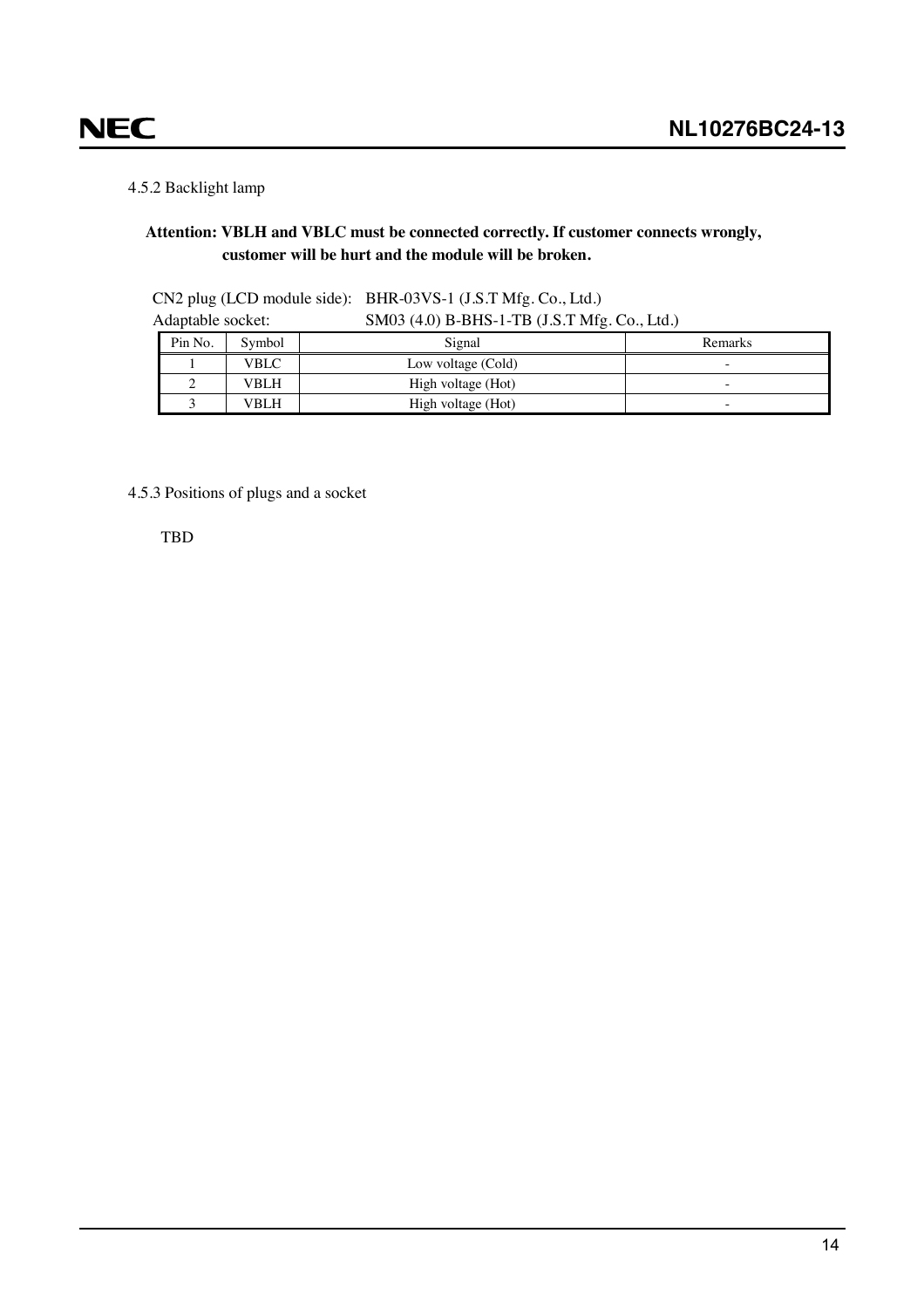

<span id="page-14-0"></span>4.5.4 Connection between receiver and transmitter for LVDS

Note1: Recommended transmitter THC63LVDM83A (THine Electronics Inc.).

- Note2: LSB (Least Significant Bit) R0, G0, B0 MSB (Most Significant Bit) R7, G7, B7
- Note3: Twist pair wires with 100Ω (Characteristic impedance) should be connected between LCD panel signal processing board and LVDS transmitter.
- Note4: TC4 should be fixed to "High".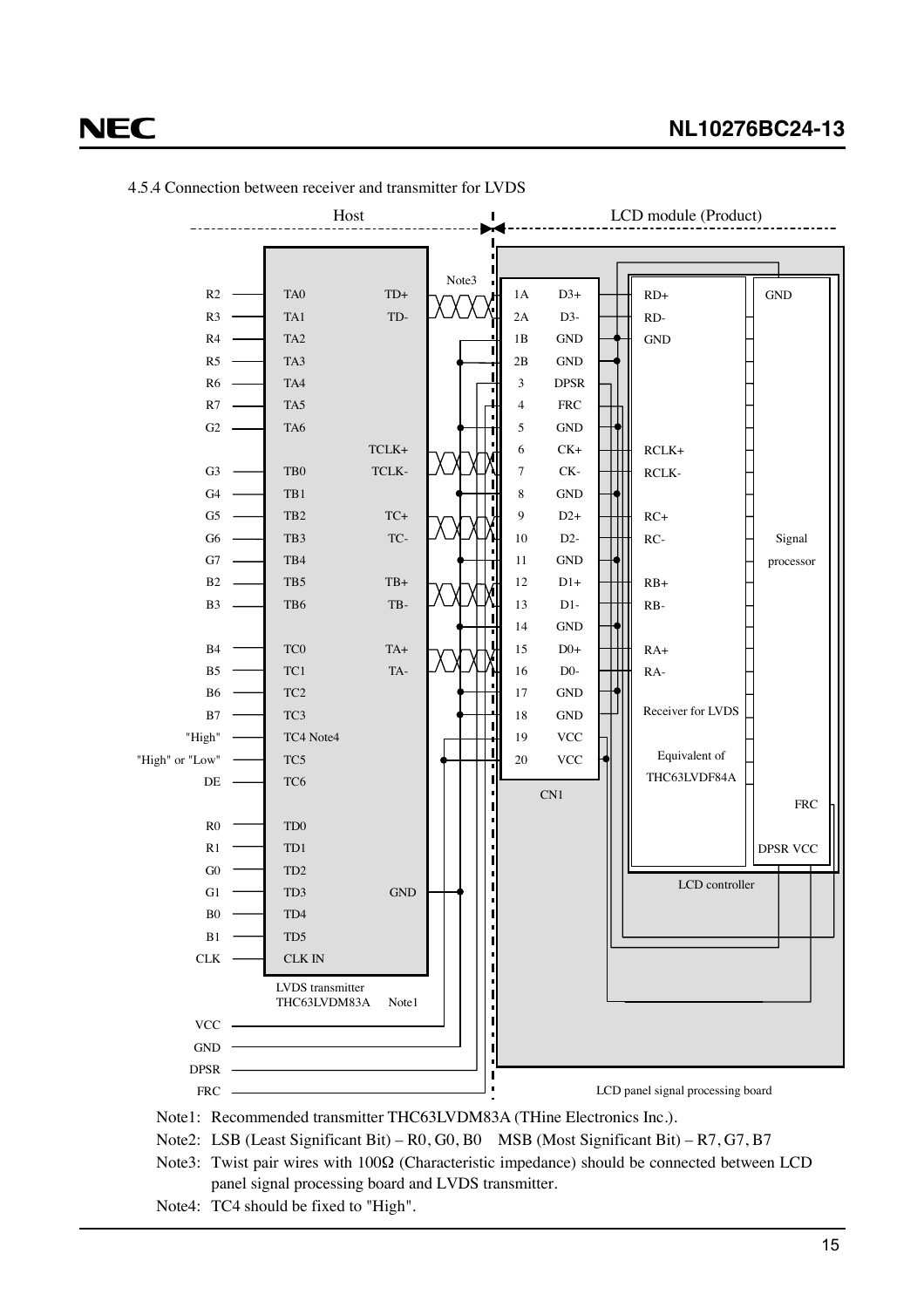### <span id="page-15-0"></span>4.6 DISPLAY COLORS AND INPUT DATA SIGNALS

4.6.1 Combinations between input data signals and FRC signal

This product can display in equivalent to 16,194,277 in 253 scale and 262,144 colors in 64 scale by combination between input data signals and FRC signal. See following table.

| Combination    | Input data signals | CN1-Pin No.1 and 2 | FRC signal  | Display colors | Remarks           |  |
|----------------|--------------------|--------------------|-------------|----------------|-------------------|--|
| ◑              | 8bit               | $D3+/-$            | High        | 16, 194, 277   | Note1             |  |
| $^{\circledR}$ | 8bit               | $D3+/-$            | Low or Open | 262,144        | Note <sub>2</sub> |  |
| 3              | 6bit               | <b>GND</b>         | Low or Open | 262,144        |                   |  |

Note1: See "**4.6.2 16,194,277 colors**". Note2: See "**4.6.3 262,144 colors**".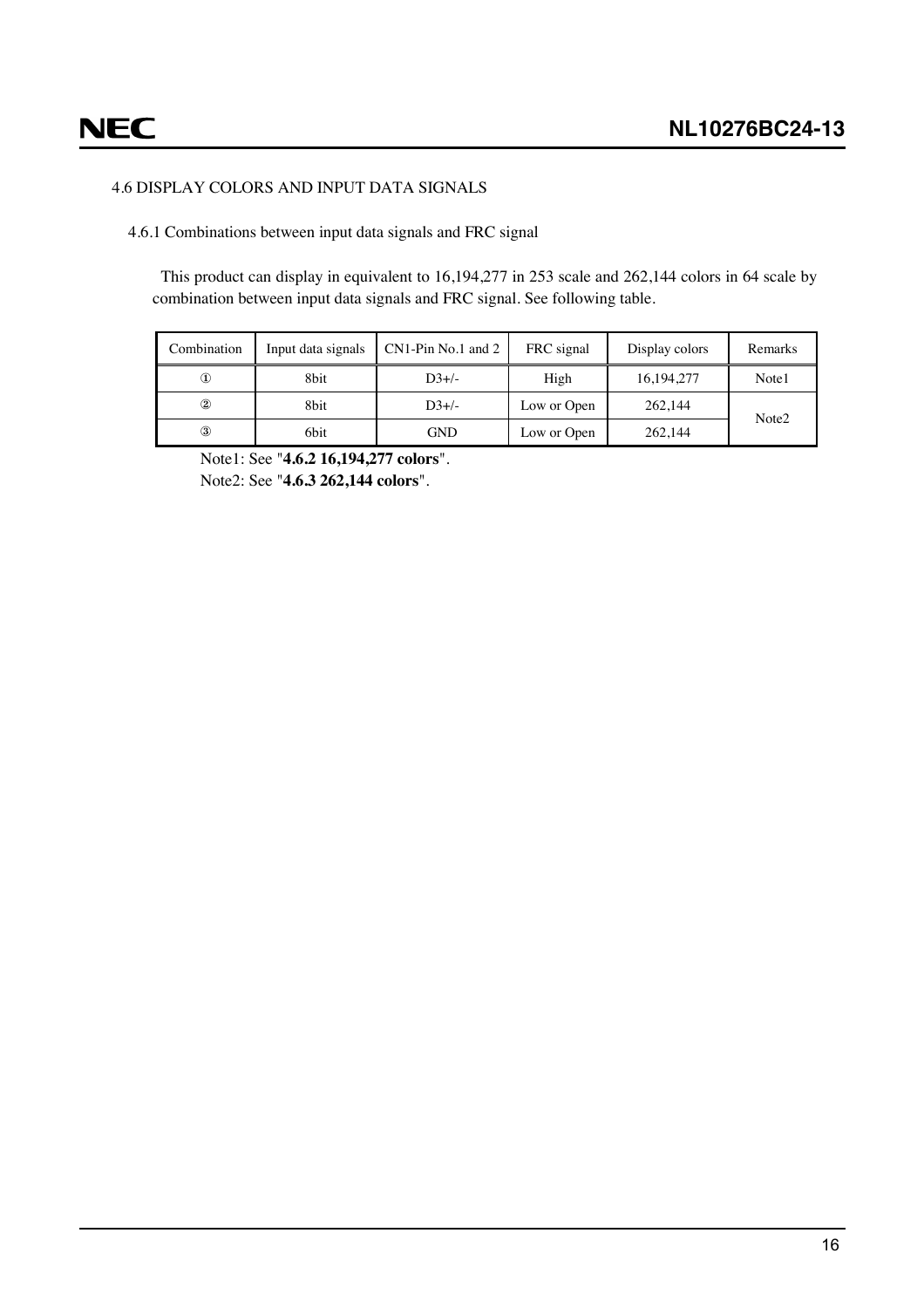### 4.6.2 16,194,277 colors

<span id="page-16-0"></span>**NEC** 

This product can display in equivalent to 16,194,277 colors in 253 scale by combination ①. (See "**4.6.1 Combinations between input data signals and FRC signal**".)

Also the relation between display colors and input data signals is as the following table.

|                     |                |                |                  |                  |                              |                  |                              |                  |                          |                  | Data signal (0: Low level, 1: High level) |                              |                  |                          |                  |                  |                  |                |                  |                  |                              |                  |                  |                  |                  |
|---------------------|----------------|----------------|------------------|------------------|------------------------------|------------------|------------------------------|------------------|--------------------------|------------------|-------------------------------------------|------------------------------|------------------|--------------------------|------------------|------------------|------------------|----------------|------------------|------------------|------------------------------|------------------|------------------|------------------|------------------|
|                     | Display colors | R <sub>7</sub> | R6 R5            |                  | R <sub>4</sub>               | R <sub>3</sub>   | R <sub>2</sub>               | R <sub>1</sub>   | R <sub>0</sub>           | G <sub>7</sub>   | G <sub>6</sub>                            | G <sub>5</sub>               | G <sub>4</sub>   | G <sub>3</sub>           | ${\bf G}\,2$     | G <sub>1</sub>   | G <sub>0</sub>   | <b>B</b> 7     | <b>B6</b>        | B <sub>5</sub>   | <b>B4</b>                    | <b>B</b> 3       | $\mathbf{B}\,2$  | $\, {\bf B}$ 1   | B <sub>0</sub>   |
|                     | <b>Black</b>   | $\theta$       | $\overline{0}$   | $\boldsymbol{0}$ | 0                            | $\mathbf{0}$     | $\mathbf{0}$                 | 0                | $\boldsymbol{0}$         | $\overline{0}$   | $\mathbf{0}$                              | $\boldsymbol{0}$             | $\boldsymbol{0}$ | $\mathbf{0}$             | $\boldsymbol{0}$ | $\boldsymbol{0}$ | $\boldsymbol{0}$ | 0              | $\boldsymbol{0}$ | $\boldsymbol{0}$ | $\boldsymbol{0}$             | $\boldsymbol{0}$ | $\boldsymbol{0}$ | $\boldsymbol{0}$ | $\boldsymbol{0}$ |
|                     | Blue           | 0              | 0                | 0                | 0                            | $\boldsymbol{0}$ | 0                            | 0                | 0                        | $\mathbf{0}$     | $\boldsymbol{0}$                          | 0                            | $\boldsymbol{0}$ | 0                        | 0                | 0                | 0                | 1              | 1                | 1                |                              | 1                | 1                | $\alpha$         | $\alpha$         |
|                     | Red            | 1              |                  |                  |                              | 1                |                              | $\alpha$         | $\alpha$                 | $\mathbf{0}$     | $\boldsymbol{0}$                          | 0                            | $\boldsymbol{0}$ | $\mathbf{0}$             | $\boldsymbol{0}$ | $\mathbf{0}$     | $\boldsymbol{0}$ | 0              | $\boldsymbol{0}$ | $\mathbf{0}$     | $\boldsymbol{0}$             | $\boldsymbol{0}$ | $\boldsymbol{0}$ | 0                | $\boldsymbol{0}$ |
| <b>Basic Colors</b> | Magenta        | 1              | 1                |                  | 1                            | 1                | 1                            | $\alpha$         | $\alpha$                 | $\boldsymbol{0}$ | $\boldsymbol{0}$                          | 0                            | $\boldsymbol{0}$ | $\boldsymbol{0}$         | $\boldsymbol{0}$ | 0                | $\boldsymbol{0}$ | 1              | 1                | 1                | 1                            | 1                | 1                | $\alpha$         | $\alpha$         |
|                     | Green          | 0              | 0                | 0                | $\boldsymbol{0}$             | $\mathbf{0}$     | $\mathbf{0}$                 | 0                | $\mathbf{0}$             | 1                | 1                                         | 1                            | 1                | 1                        | 1                | $\alpha$         | $\alpha$         | 0              | 0                | 0                | $\boldsymbol{0}$             | 0                | $\mathbf{0}$     | $\mathbf{0}$     | $\overline{0}$   |
|                     | Cyan           | $\theta$       | $\overline{0}$   | 0                | $\mathbf{0}$                 | $\mathbf{0}$     | $\mathbf{0}$                 | 0                | $\overline{0}$           | 1                | $\mathbf{1}$                              | $\mathbf{1}$                 | 1                | $\mathbf{1}$             | $\mathbf{1}$     | $\alpha$         | $\alpha$         | 1              | 1                | 1                | 1                            | 1                | 1                | $\alpha$         | $\alpha$         |
|                     | Yellow         | 1              |                  | 1                | 1                            | 1                | 1                            | $\alpha$         | $\alpha$                 | 1                | $\mathbf{1}$                              | 1                            | 1                | $\mathbf{1}$             | 1                | $\alpha$         | $\alpha$         | 0              | $\overline{0}$   | $\mathbf{0}$     | $\mathbf{0}$                 | $\mathbf{0}$     | $\boldsymbol{0}$ | $\boldsymbol{0}$ | $\boldsymbol{0}$ |
|                     | White          | 1              | 1                | 1                | 1                            | 1                | 1                            | $\alpha$         | $\alpha$                 | 1                | 1                                         | 1                            | 1                | 1                        | 1                | α                | $\alpha$         | 1              | 1                | 1                | 1                            | 1                | 1                | $\alpha$         | $\alpha$         |
|                     | Black          | $\overline{0}$ | $\boldsymbol{0}$ | $\overline{0}$   | $\boldsymbol{0}$             | $\boldsymbol{0}$ | $\boldsymbol{0}$             | $\overline{0}$   | $\boldsymbol{0}$         | $\overline{0}$   | $\boldsymbol{0}$                          | $\overline{0}$               | $\mathbf{0}$     | $\overline{0}$           | $\overline{0}$   | $\overline{0}$   | $\mathbf{0}$     | $\overline{0}$ | $\boldsymbol{0}$ | $\boldsymbol{0}$ | $\boldsymbol{0}$             | $\boldsymbol{0}$ | $\boldsymbol{0}$ | $\boldsymbol{0}$ | $\boldsymbol{0}$ |
|                     |                | 0              | 0                | 0                | $\boldsymbol{0}$             | $\boldsymbol{0}$ | $\boldsymbol{0}$             | 0                | 1                        | $\boldsymbol{0}$ | $\boldsymbol{0}$                          | $\boldsymbol{0}$             | $\boldsymbol{0}$ | $\boldsymbol{0}$         | $\boldsymbol{0}$ | 0                | $\boldsymbol{0}$ | 0              | 0                | $\boldsymbol{0}$ | $\boldsymbol{0}$             | $\boldsymbol{0}$ | $\boldsymbol{0}$ | $\boldsymbol{0}$ | 0                |
|                     | dark           | $\theta$       | 0                | 0                | $\mathbf{0}$                 | $\boldsymbol{0}$ | $\mathbf{0}$                 | 1                | $\mathbf{0}$             | $\theta$         | $\overline{0}$                            | 0                            | $\mathbf{0}$     | $\mathbf 0$              | $\boldsymbol{0}$ | 0                | $\mathbf{0}$     | 0              | 0                | $\overline{0}$   | $\mathbf{0}$                 | $\theta$         | $\mathbf{0}$     | $\boldsymbol{0}$ | 0                |
|                     |                |                |                  |                  |                              |                  |                              |                  |                          |                  |                                           |                              |                  |                          |                  |                  |                  |                |                  |                  |                              |                  |                  |                  |                  |
| Red grayscale       |                |                |                  |                  |                              |                  |                              |                  |                          |                  |                                           |                              |                  |                          |                  |                  |                  |                |                  |                  |                              |                  |                  |                  |                  |
|                     | bright         | 1              |                  |                  |                              |                  | 0                            |                  | $\boldsymbol{0}$         | $\mathbf{0}$     | $\boldsymbol{0}$                          | 0                            | $\boldsymbol{0}$ | 0                        | $\boldsymbol{0}$ | 0                | $\boldsymbol{0}$ | 0              | 0                | $\boldsymbol{0}$ | 0                            | $\boldsymbol{0}$ | $\boldsymbol{0}$ | $\boldsymbol{0}$ | 0                |
|                     |                | 1              |                  |                  |                              | 1                | $\boldsymbol{0}$             | 1                | 1                        | $\mathbf{0}$     | $\boldsymbol{0}$                          | $\mathbf{0}$                 | $\boldsymbol{0}$ | 0                        | $\boldsymbol{0}$ | $\mathbf{0}$     | $\mathbf{0}$     | 0              | 0                | $\boldsymbol{0}$ | $\boldsymbol{0}$             | $\mathbf{0}$     | $\boldsymbol{0}$ | 0                | 0                |
|                     | Red            | 1              |                  |                  | 1                            | $\mathbf{1}$     | 1                            | $\alpha$         | $\alpha$                 | 0                | $\boldsymbol{0}$                          | 0                            | $\boldsymbol{0}$ | 0                        | 0                | 0                | 0                | 0              | 0                | $\boldsymbol{0}$ | $\boldsymbol{0}$             | $\boldsymbol{0}$ | 0                | 0                | 0                |
|                     | Black          | $\mathbf{0}$   | $\mathbf{0}$     | $\overline{0}$   | $\mathbf{0}$                 | $\mathbf{0}$     | $\mathbf{0}$                 | $\overline{0}$   | $\mathbf{0}$             | $\overline{0}$   | $\boldsymbol{0}$                          | $\mathbf{0}$                 | $\boldsymbol{0}$ | $\overline{0}$           | $\boldsymbol{0}$ | $\theta$         | $\mathbf{0}$     | $\overline{0}$ | $\overline{0}$   | $\mathbf{0}$     | $\mathbf{0}$                 | $\mathbf{0}$     | $\overline{0}$   | $\boldsymbol{0}$ | $\boldsymbol{0}$ |
|                     |                | 0              | 0                | $\boldsymbol{0}$ | $\boldsymbol{0}$<br>$\theta$ | $\boldsymbol{0}$ | $\boldsymbol{0}$<br>$\theta$ | 0                | $\mathbf{0}$<br>$\theta$ | $\mathbf{0}$     | $\boldsymbol{0}$                          | $\boldsymbol{0}$<br>$\theta$ | $\boldsymbol{0}$ | $\mathbf{0}$<br>$\theta$ | $\boldsymbol{0}$ | 0                | 1                | 0              | 0                | $\boldsymbol{0}$ | $\boldsymbol{0}$<br>$\theta$ | $\boldsymbol{0}$ | $\boldsymbol{0}$ | 0                | 0                |
|                     | dark           | $\theta$       | $\overline{0}$   | $\theta$         |                              | $\overline{0}$   |                              | $\theta$         |                          | $\theta$         | $\overline{0}$                            |                              | $\mathbf{0}$     |                          | $\overline{0}$   | 1                | $\overline{0}$   | $\theta$       | $\overline{0}$   | $\mathbf{0}$     |                              | $\theta$         | $\mathbf{0}$     | $\overline{0}$   | $\overline{0}$   |
|                     |                |                |                  |                  |                              |                  |                              |                  |                          |                  |                                           |                              |                  |                          |                  |                  |                  |                |                  |                  |                              |                  |                  |                  |                  |
| Green grayscale     | bright         | 0              | 0                | 0                | 0                            | 0                | 0                            | 0                | $\boldsymbol{0}$         | 1                | 1                                         |                              |                  | 1                        | 0                | 1                | $\boldsymbol{0}$ | 0              | 0                | 0                | 0                            | 0                | $\boldsymbol{0}$ | 0                | 0                |
|                     |                | $\mathbf{0}$   | $\boldsymbol{0}$ | $\mathbf{0}$     | $\boldsymbol{0}$             | $\boldsymbol{0}$ | $\mathbf{0}$                 | $\boldsymbol{0}$ | $\overline{0}$           | 1                | 1                                         | 1                            | 1                | $\mathbf{1}$             | $\boldsymbol{0}$ | 1                | 1                | 0              | 0                | $\mathbf{0}$     | $\boldsymbol{0}$             | $\boldsymbol{0}$ | $\boldsymbol{0}$ | $\boldsymbol{0}$ | 0                |
|                     | Green          | 0              | 0                | 0                | 0                            | $\boldsymbol{0}$ | $\boldsymbol{0}$             | 0                | $\boldsymbol{0}$         | 1                | 1                                         | 1                            | 1                | $\mathbf{1}$             | 1                | α                | $\alpha$         | 0              | 0                | 0                | $\boldsymbol{0}$             | $\boldsymbol{0}$ | $\boldsymbol{0}$ | 0                | 0                |
|                     | <b>Black</b>   | $\mathbf{0}$   | 0                | $\boldsymbol{0}$ | $\mathbf{0}$                 | $\overline{0}$   | $\mathbf{0}$                 | $\boldsymbol{0}$ | $\overline{0}$           | $\overline{0}$   | $\boldsymbol{0}$                          | $\mathbf{0}$                 | $\boldsymbol{0}$ | $\overline{0}$           | $\overline{0}$   | $\overline{0}$   | $\mathbf{0}$     | $\overline{0}$ | $\overline{0}$   | $\mathbf{0}$     | $\mathbf{0}$                 | $\mathbf{0}$     | $\mathbf{0}$     | $\overline{0}$   | $\overline{0}$   |
|                     |                | $\mathbf{0}$   | 0                | $\boldsymbol{0}$ | $\boldsymbol{0}$             | $\boldsymbol{0}$ | $\boldsymbol{0}$             | 0                | $\boldsymbol{0}$         | $\mathbf{0}$     | $\boldsymbol{0}$                          | 0                            | $\boldsymbol{0}$ | $\mathbf{0}$             | $\boldsymbol{0}$ | $\boldsymbol{0}$ | 0                | 0              | 0                | $\boldsymbol{0}$ | $\boldsymbol{0}$             | $\boldsymbol{0}$ | $\boldsymbol{0}$ | 0                | 1                |
|                     | dark           | $\theta$       | $\overline{0}$   | 0                | $\mathbf{0}$                 | $\boldsymbol{0}$ | $\overline{0}$               | 0                | $\overline{0}$           | $\theta$         | $\overline{0}$                            | $\mathbf{0}$                 | $\mathbf{0}$     | $\overline{0}$           | $\boldsymbol{0}$ | $\theta$         | $\mathbf{0}$     | $\theta$       | $\overline{0}$   | $\mathbf{0}$     | $\mathbf{0}$                 | $\mathbf{0}$     | $\boldsymbol{0}$ | 1                | $\overline{0}$   |
| Blue grayscale      |                |                |                  |                  |                              |                  |                              |                  |                          |                  |                                           |                              |                  |                          |                  |                  |                  |                |                  |                  |                              |                  |                  |                  |                  |
|                     |                |                |                  |                  |                              |                  |                              |                  |                          |                  |                                           |                              |                  |                          |                  |                  |                  |                |                  |                  |                              |                  |                  |                  |                  |
|                     | bright         | 0              | 0                | 0                | 0                            | 0                | 0                            | 0                | 0                        | 0                | $\boldsymbol{0}$                          | 0                            | 0                | 0                        | $\boldsymbol{0}$ | 0                | 0                | 1              |                  |                  |                              |                  | 0                | 1                | 0                |
|                     |                | 0              | 0                | $\mathbf{0}$     | $\mathbf{0}$                 | $\boldsymbol{0}$ | $\mathbf{0}$                 | 0                | $\overline{0}$           | $\mathbf{0}$     | $\boldsymbol{0}$                          | $\mathbf{0}$                 | $\boldsymbol{0}$ | 0                        | $\boldsymbol{0}$ | $\overline{0}$   | 0                | 1              |                  |                  |                              |                  | $\boldsymbol{0}$ | 1                | 1                |
|                     | Blue           | 0              | 0                | $\mathbf{0}$     | $\overline{0}$               | $\mathbf{0}$     | $\overline{0}$               | 0                | $\overline{0}$           | $\mathbf{0}$     | $\overline{0}$                            | 0                            | $\overline{0}$   | $\overline{0}$           | $\boldsymbol{0}$ | $\overline{0}$   | $\overline{0}$   |                |                  | 1                |                              |                  | 1                | $\alpha$         | $\alpha$         |

Note1: The input data signals "111111αα" is "11111100", "11111101", "11111110" and "11111111". These data signals become same grayscale.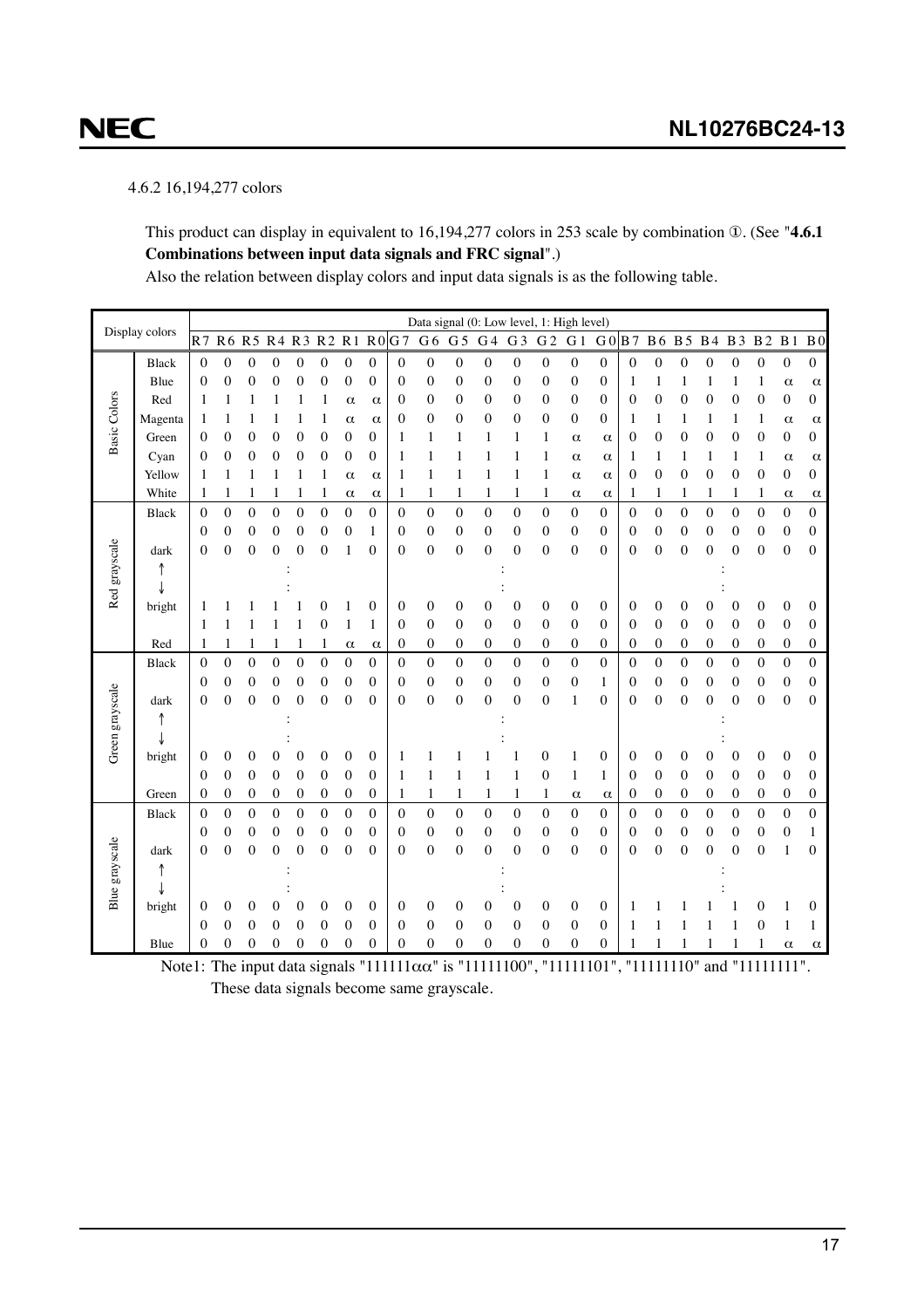### 4.6.3 262,144 colors

<span id="page-17-0"></span>**NEC** 

This product can display in equivalent to 262,144 colors in 64 scale by combination ② and ③. (See "**4.6.1 Combinations between input data signals and FRC signal**".)

Also the relation between display colors and input data signals is as the following table.

|              | Display colors |                                |                     |                                      |                  |                     |                                      |                                |                                      |                       | Data signal (0: Low level, 1: High level) |                  |                  |                  |                  |                  |                |                  |                   |
|--------------|----------------|--------------------------------|---------------------|--------------------------------------|------------------|---------------------|--------------------------------------|--------------------------------|--------------------------------------|-----------------------|-------------------------------------------|------------------|------------------|------------------|------------------|------------------|----------------|------------------|-------------------|
|              |                | R <sub>5</sub>                 | R <sub>4</sub>      | R <sub>3</sub>                       | R <sub>2</sub>   | R <sub>1</sub>      |                                      | R0G5                           | G <sub>4</sub>                       | G <sub>3</sub>        | G <sub>2</sub>                            | G <sub>1</sub>   |                  | G0B5             | <b>B</b> 4       | <b>B</b> 3       | B <sub>2</sub> | B <sub>1</sub>   | B <sub>0</sub>    |
|              | <b>Black</b>   | $\mathbf{0}$                   | $\overline{0}$      | $\boldsymbol{0}$                     | $\boldsymbol{0}$ | $\mathbf{0}$        | $\boldsymbol{0}$                     | $\mathbf{0}$                   | $\boldsymbol{0}$                     | $\boldsymbol{0}$      | $\mathbf{0}$                              | 0                | $\boldsymbol{0}$ | $\mathbf{0}$     | $\boldsymbol{0}$ | $\boldsymbol{0}$ | 0              | $\boldsymbol{0}$ | $\mathbf{0}$      |
|              | Blue           | $\boldsymbol{0}$               | $\boldsymbol{0}$    | $\boldsymbol{0}$                     | 0                | 0                   | $\boldsymbol{0}$                     | $\boldsymbol{0}$               | $\boldsymbol{0}$                     | $\boldsymbol{0}$      | 0                                         | $\boldsymbol{0}$ | $\boldsymbol{0}$ | $\mathbf{1}$     | 1                | 1                | 1              | 1                | 1                 |
|              | Red            | 1                              | 1                   | $\mathbf{1}$                         | $\mathbf{1}$     | 1                   | $\mathbf{1}$                         | $\overline{0}$                 | $\mathbf{0}$                         | $\boldsymbol{0}$      | $\mathbf{0}$                              | $\boldsymbol{0}$ | $\mathbf{0}$     | $\mathbf{0}$     | $\overline{0}$   | $\mathbf{0}$     | $\overline{0}$ | $\overline{0}$   | $\mathbf{0}$      |
|              | Magenta        | 1                              | 1                   | 1                                    | 1                | 1                   | $\mathbf{1}$                         | $\theta$                       | $\mathbf{0}$                         | $\boldsymbol{0}$      | $\mathbf{0}$                              | $\mathbf{0}$     | $\mathbf{0}$     | 1                | 1                | 1                | 1              | 1                | 1                 |
| Basic colors | Green          | $\mathbf{0}$                   | $\overline{0}$      | $\boldsymbol{0}$                     | $\boldsymbol{0}$ | $\overline{0}$      | $\mathbf{0}$                         | 1                              | $\mathbf{1}$                         | 1                     | 1                                         | $\mathbf{1}$     | 1                | $\boldsymbol{0}$ | $\boldsymbol{0}$ | $\boldsymbol{0}$ | 0              | $\overline{0}$   | $\mathbf{0}$      |
|              | Cyan           | $\theta$                       | $\theta$            | $\mathbf{0}$                         | $\theta$         | 0                   | $\overline{0}$                       | 1                              | $\mathbf{1}$                         | 1                     | 1                                         | 1                | 1                | 1                | 1                | 1                | 1              | 1                | 1                 |
|              | Yellow         | 1                              | 1                   | 1                                    | $\mathbf{1}$     | 1                   | 1                                    | 1                              | $\mathbf{1}$                         | $\mathbf{1}$          | 1                                         | $\mathbf{1}$     | 1                | 0                | $\boldsymbol{0}$ | $\boldsymbol{0}$ | $\mathbf{0}$   | $\mathbf{0}$     | $\mathbf{0}$      |
|              | White          | 1                              | 1                   | 1                                    | 1                | 1                   | 1                                    | 1                              | 1                                    | 1                     | 1                                         | 1                | 1                | 1                | 1                | 1                | 1              | 1                | 1                 |
|              | <b>Black</b>   | $\mathbf{0}$                   | $\overline{0}$      | $\mathbf{0}$                         | $\mathbf{0}$     | $\mathbf{0}$        | $\boldsymbol{0}$                     | $\mathbf{0}$                   | $\overline{0}$                       | $\mathbf{0}$          | $\boldsymbol{0}$                          | $\overline{0}$   | $\boldsymbol{0}$ | $\boldsymbol{0}$ | $\mathbf{0}$     | $\overline{0}$   | $\overline{0}$ | $\mathbf{0}$     | $\boldsymbol{0}$  |
|              |                | $\mathbf{0}$                   | $\overline{0}$      | $\boldsymbol{0}$                     | $\boldsymbol{0}$ | $\boldsymbol{0}$    | $\mathbf{1}$                         | $\boldsymbol{0}$               | $\boldsymbol{0}$                     | $\boldsymbol{0}$      | $\boldsymbol{0}$                          | $\boldsymbol{0}$ | $\mathbf{0}$     | $\boldsymbol{0}$ | $\boldsymbol{0}$ | $\boldsymbol{0}$ | $\mathbf{0}$   | $\boldsymbol{0}$ | $\boldsymbol{0}$  |
|              | dark           | $\mathbf{0}$                   | $\overline{0}$      | $\mathbf{0}$                         | $\overline{0}$   | 1                   | $\overline{0}$                       | $\theta$                       | $\boldsymbol{0}$                     | $\mathbf{0}$          | $\overline{0}$                            | $\mathbf{0}$     | $\theta$         | $\mathbf{0}$     | $\mathbf{0}$     | $\overline{0}$   | $\overline{0}$ | $\mathbf{0}$     | $\mathbf{0}$      |
| Red scale    |                |                                |                     |                                      |                  |                     |                                      |                                |                                      |                       |                                           |                  |                  |                  |                  |                  |                |                  |                   |
|              |                |                                |                     |                                      |                  |                     |                                      |                                |                                      |                       |                                           |                  |                  |                  |                  |                  |                |                  |                   |
|              | bright         | 1                              | 1                   | 1                                    | 1                | 0                   | $\,1$                                | $\boldsymbol{0}$               | $\boldsymbol{0}$                     | 0                     | $\boldsymbol{0}$                          | $\boldsymbol{0}$ | $\boldsymbol{0}$ | $\boldsymbol{0}$ | $\boldsymbol{0}$ | $\boldsymbol{0}$ | 0              | $\boldsymbol{0}$ | $\mathbf{0}$      |
|              |                | 1                              | 1                   | $\mathbf{1}$                         | $\mathbf{1}$     | $\mathbf{1}$        | $\mathbf{0}$                         | $\mathbf{0}$                   | $\mathbf{0}$                         | $\boldsymbol{0}$      | $\overline{0}$                            | $\mathbf{0}$     | $\mathbf{0}$     | $\mathbf{0}$     | $\mathbf{0}$     | $\overline{0}$   | $\overline{0}$ | $\mathbf{0}$     | $\mathbf{0}$      |
|              | Red            | 1                              | 1                   | 1                                    | $\mathbf{1}$     | 1                   | $\mathbf{1}$                         | $\mathbf{0}$                   | $\boldsymbol{0}$                     | $\mathbf{0}$          | $\overline{0}$                            | $\mathbf{0}$     | $\mathbf{0}$     | $\mathbf{0}$     | $\overline{0}$   | $\boldsymbol{0}$ | 0              | $\overline{0}$   | $\mathbf{0}$      |
|              | <b>Black</b>   | $\mathbf{0}$                   | $\boldsymbol{0}$    | $\boldsymbol{0}$                     | $\boldsymbol{0}$ | $\boldsymbol{0}$    | $\boldsymbol{0}$                     | $\mathbf{0}$                   | $\boldsymbol{0}$                     | $\boldsymbol{0}$      | $\boldsymbol{0}$                          | $\boldsymbol{0}$ | $\boldsymbol{0}$ | $\boldsymbol{0}$ | $\boldsymbol{0}$ | $\boldsymbol{0}$ | $\theta$       | $\boldsymbol{0}$ | $\boldsymbol{0}$  |
|              |                | $\mathbf{0}$                   | $\theta$            | $\mathbf{0}$                         | 0                | $\mathbf{0}$        | 0                                    | $\theta$                       | $\boldsymbol{0}$                     | $\mathbf{0}$          | $\theta$                                  | $\mathbf{0}$     | 1                | $\mathbf{0}$     | $\mathbf{0}$     | $\mathbf{0}$     | 0              | $\mathbf{0}$     | $\Omega$          |
|              | dark           | $\mathbf{0}$                   | $\overline{0}$      | $\boldsymbol{0}$                     | $\boldsymbol{0}$ | $\boldsymbol{0}$    | $\boldsymbol{0}$                     | $\mathbf{0}$                   | $\mathbf{0}$                         | $\boldsymbol{0}$      | $\overline{0}$                            | $\,1$            | $\mathbf{0}$     | $\boldsymbol{0}$ | $\mathbf 0$      | $\boldsymbol{0}$ | $\mathbf{0}$   | $\boldsymbol{0}$ | $\mathbf{0}$      |
| Green scale  |                |                                |                     |                                      |                  |                     |                                      |                                |                                      |                       |                                           |                  |                  |                  |                  |                  |                |                  |                   |
|              |                |                                |                     |                                      |                  |                     |                                      |                                |                                      |                       |                                           |                  |                  |                  |                  |                  |                |                  |                   |
|              | bright         | $\boldsymbol{0}$               | $\boldsymbol{0}$    | $\boldsymbol{0}$                     | $\boldsymbol{0}$ | $\boldsymbol{0}$    | $\boldsymbol{0}$                     | 1                              | 1                                    |                       | 1                                         | $\boldsymbol{0}$ | 1                | $\boldsymbol{0}$ | $\boldsymbol{0}$ | $\boldsymbol{0}$ | 0              | $\boldsymbol{0}$ | $\boldsymbol{0}$  |
|              |                | $\Omega$                       | $\overline{0}$      | $\theta$                             | $\overline{0}$   | $\mathbf{0}$        | $\mathbf{0}$                         | 1                              | 1                                    | 1                     | 1                                         | 1                | $\theta$         | $\mathbf{0}$     | $\mathbf{0}$     | $\overline{0}$   | $\overline{0}$ | $\mathbf{0}$     | $\mathbf{0}$      |
|              | Green          | $\mathbf{0}$                   | $\boldsymbol{0}$    | $\boldsymbol{0}$                     | 0                | $\boldsymbol{0}$    | 0                                    | $\mathbf{1}$                   | $\mathbf{1}$                         | 1                     | 1                                         | $\mathbf{1}$     | 1                | $\boldsymbol{0}$ | $\boldsymbol{0}$ | $\boldsymbol{0}$ | 0              | $\boldsymbol{0}$ | $\boldsymbol{0}$  |
|              | <b>Black</b>   | $\mathbf{0}$                   | $\theta$            | $\boldsymbol{0}$                     | $\boldsymbol{0}$ | $\boldsymbol{0}$    | $\mathbf{0}$                         | $\mathbf{0}$                   | $\mathbf{0}$                         | $\mathbf{0}$          | $\boldsymbol{0}$                          | $\boldsymbol{0}$ | $\theta$         | $\boldsymbol{0}$ | $\boldsymbol{0}$ | $\boldsymbol{0}$ | $\theta$       | $\boldsymbol{0}$ | $\boldsymbol{0}$  |
|              |                | $\mathbf{0}$                   | $\boldsymbol{0}$    | $\boldsymbol{0}$                     | $\boldsymbol{0}$ | $\mathbf{0}$        | $\mathbf{0}$                         | $\mathbf{0}$                   | $\boldsymbol{0}$                     | $\boldsymbol{0}$      | $\overline{0}$                            | $\boldsymbol{0}$ | $\mathbf{0}$     | $\boldsymbol{0}$ | $\boldsymbol{0}$ | $\boldsymbol{0}$ | $\mathbf{0}$   | $\boldsymbol{0}$ | 1                 |
|              | dark           | $\mathbf{0}$                   | $\theta$            | $\mathbf{0}$                         | $\overline{0}$   | $\overline{0}$      | $\mathbf{0}$                         | $\theta$                       | $\mathbf{0}$                         | $\overline{0}$        | $\theta$                                  | $\mathbf{0}$     | $\Omega$         | $\mathbf{0}$     | $\mathbf{0}$     | $\overline{0}$   | $\overline{0}$ | $\mathbf{1}$     | $\mathbf{0}$      |
| Blue scale   |                |                                |                     |                                      |                  |                     |                                      |                                |                                      |                       |                                           |                  |                  |                  |                  |                  |                |                  |                   |
|              |                |                                |                     |                                      |                  |                     |                                      |                                |                                      |                       |                                           | $\mathbf{0}$     | $\mathbf{0}$     |                  |                  |                  |                |                  |                   |
|              | bright         | $\overline{0}$<br>$\mathbf{0}$ | 0<br>$\overline{0}$ | $\boldsymbol{0}$<br>$\boldsymbol{0}$ | 0<br>0           | 0<br>$\overline{0}$ | $\boldsymbol{0}$<br>$\boldsymbol{0}$ | $\mathbf{0}$<br>$\overline{0}$ | $\boldsymbol{0}$<br>$\boldsymbol{0}$ | 0<br>$\boldsymbol{0}$ | $\overline{0}$<br>$\overline{0}$          | $\boldsymbol{0}$ | $\mathbf{0}$     | 1<br>1           | 1<br>1           | 1                | 1              | 0<br>1           | 1<br>$\mathbf{0}$ |
|              | Blue           | $\boldsymbol{0}$               | $\overline{0}$      | $\theta$                             | $\boldsymbol{0}$ | $\mathbf{0}$        | $\mathbf{0}$                         | $\overline{0}$                 | $\mathbf{0}$                         | $\mathbf{0}$          | $\boldsymbol{0}$                          | $\mathbf{0}$     | $\boldsymbol{0}$ | 1                | 1                | 1                | 1              | 1                | 1                 |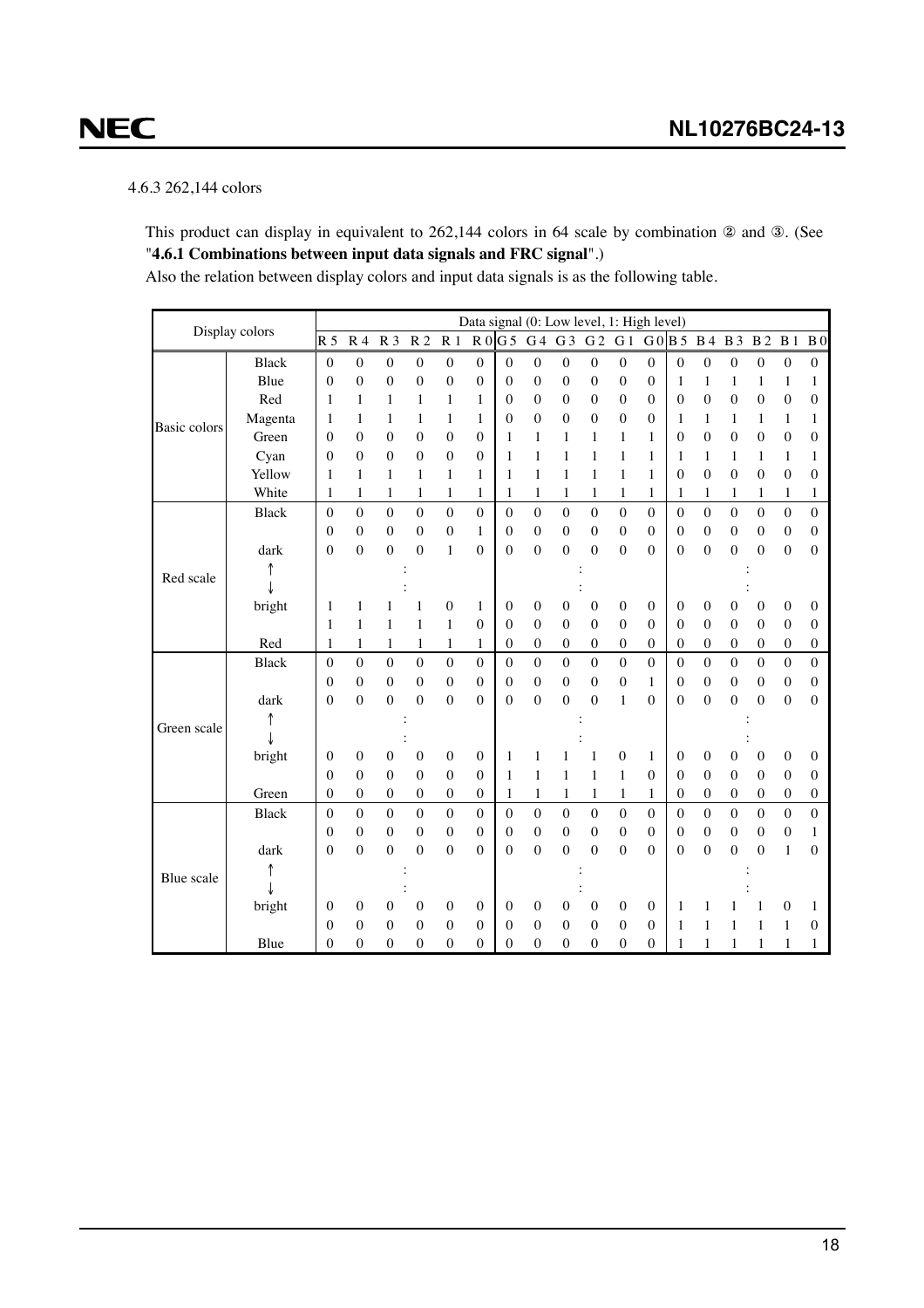# <span id="page-18-0"></span>**NEC**

### 4.7 DISPLAY POSITIONS

The following table is the coordinates per pixel (See "**4.8 SCANNING DIRECTIONS**".).

| C(0,0)<br>$\mathbb{R}$<br>G | $\bf{B}$      |                                                                             |               |          |               |              |
|-----------------------------|---------------|-----------------------------------------------------------------------------|---------------|----------|---------------|--------------|
| C(0, 0)                     | C(1, 0)       | $\bullet\hspace{0.1cm} \bullet\hspace{0.1cm} \bullet\hspace{0.1cm} \bullet$ | X, 0)<br>C(   | $\cdots$ | C(1022, 0)    | C(1023, 0)   |
| C(0, 1)                     | $C(-1,$<br>1) | $\bullet\hspace{0.1cm} \bullet\hspace{0.1cm} \bullet\hspace{0.1cm} \bullet$ | X, 1)<br>C(   | $\cdots$ | C(1022,<br>1) | C(1023, 1)   |
|                             |               |                                                                             |               |          |               |              |
|                             |               |                                                                             |               |          |               |              |
|                             |               |                                                                             | ٠             |          |               |              |
| $C(-0,$<br>Y)               | C(1, Y)       | $\bullet\bullet\bullet$                                                     | X, Y)<br>C(   | $\cdots$ | C(1022,<br>Y) | C(1023, Y)   |
|                             |               |                                                                             |               |          |               |              |
|                             |               |                                                                             |               |          |               |              |
|                             |               |                                                                             |               |          | ٠             |              |
| 0,766<br>C(                 | C(1, 766)     | $\bullet\bullet\bullet$                                                     | X, 766)<br>C( | $\cdots$ | C(1022, 766)  | C(1023, 766) |
| 0,767<br>C(                 | 1,767<br>C(   |                                                                             | X, 767<br>C(  |          | C(1022, 767)  | C(1023, 767) |

### 4.8 SCANNING DIRECTIONS

The following figures are seen from a front view. Also the arrow shows the direction of scan.



Figure 1. Normal scan (DPSR: Low or Open)

Note1



Figure 2. Reverse scan (DPSR: High)

Note1: Meaning of  $C(X, Y)$  and  $D(X, Y)$ 

C (X, Y): The coordinates of the display position (See "**4.7 DISPLAY POSITIONS**".)

 $D(X, Y)$ : The data number of input signal for LCD panel signal processing board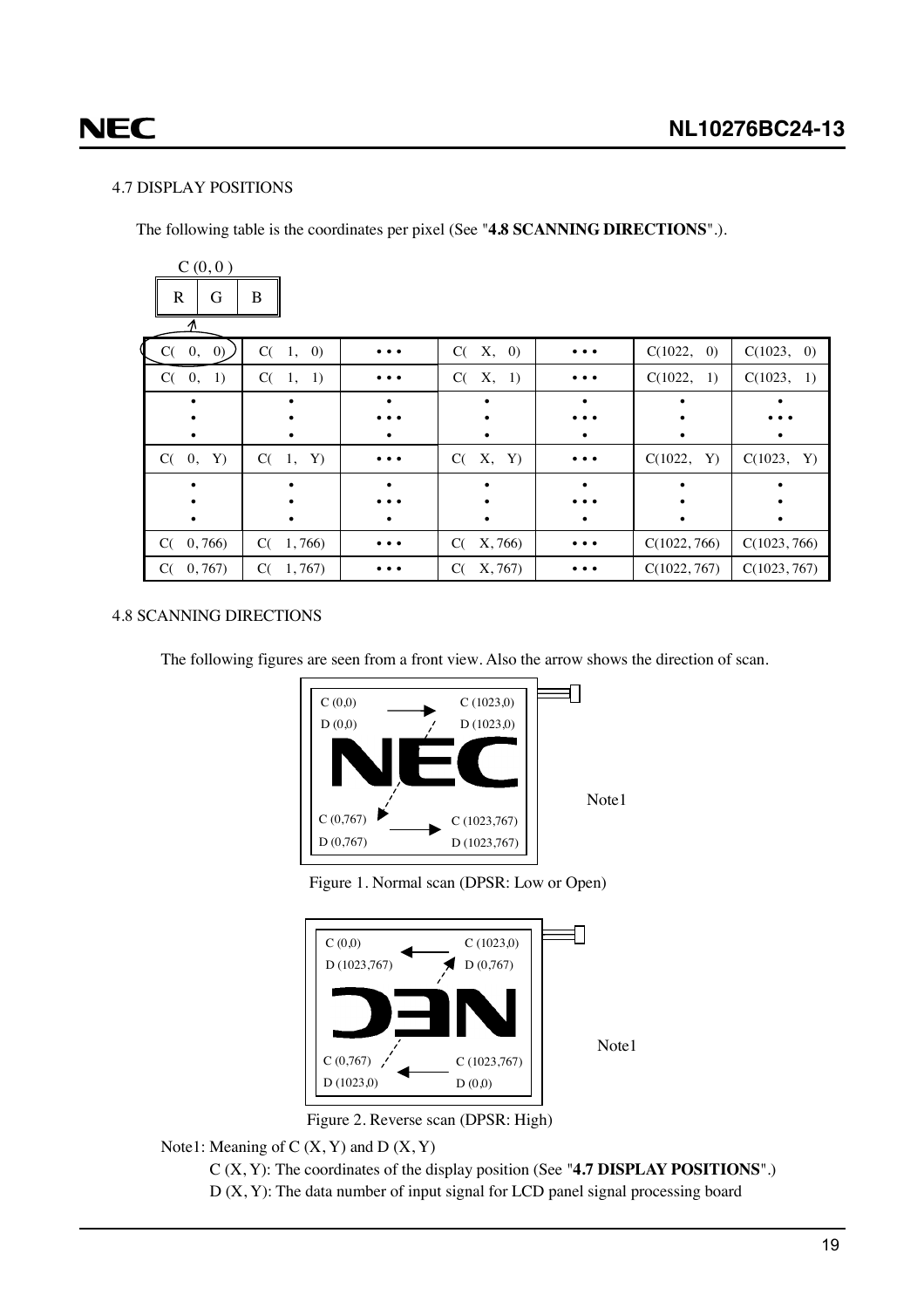## <span id="page-19-0"></span>**NEC**

### 4.9 INPUT SIGNAL TIMINGS FOR LCD PANEL SIGNAL PROCESSING BOARD

4.9.1 Outline of input signal timings

This diagram indicates virtual signal for set up to timing.

• Horizontal signal



Note1: Fixed mode cannot be used while working of DE mode.

• Vertical signal



Note1: Fixed mode cannot be used while working of DE mode. Note2: This diagram indicates virtual signal for set up to timing. Note3: See "**4.9.3 Input signal timing chart**" for numeration of pulse.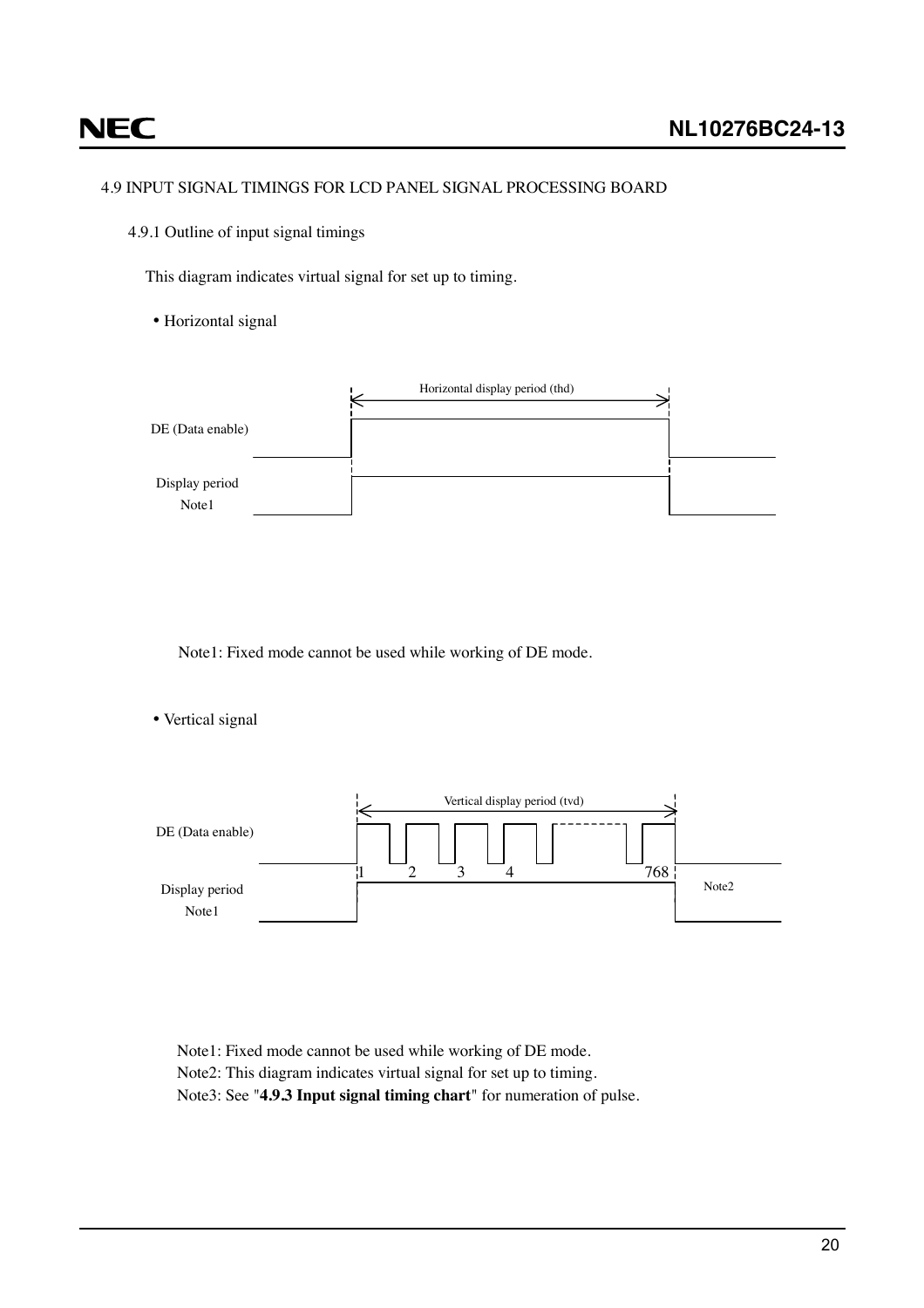### <span id="page-20-0"></span>4.9.2 Timing characteristics

| Parameter   |                      |                      | Symbol | Min.  | Typ.   | Max.                     | Unit              | Remarks                 |  |  |
|-------------|----------------------|----------------------|--------|-------|--------|--------------------------|-------------------|-------------------------|--|--|
|             |                      | Frequency            | 1/tc   | 60.0  | 65.0   | 68.0                     | <b>MHz</b>        | 15.385 ns (typ.)        |  |  |
| <b>CLK</b>  | Duty                 | ٠                    |        |       |        |                          | Note <sub>2</sub> |                         |  |  |
|             | Rise time, Fall time | ۰                    |        |       |        | ns                       |                   |                         |  |  |
| <b>DATA</b> | <b>CLK-DATA</b>      | Setup time           | -      |       |        |                          | ns                |                         |  |  |
|             |                      | Hold time            |        |       |        |                          | ns.               | Note <sub>2</sub>       |  |  |
|             | Rise time, Fall time | ۰                    |        |       |        | ns                       |                   |                         |  |  |
|             |                      | Cycle                | th     | 19.67 | 20.676 | 22.4                     | $\mu$ s           | 48.363 kHz (typ.)       |  |  |
|             | Horizontal           |                      |        | ٠     | 1344   | $\overline{\phantom{a}}$ | <b>CLK</b>        | Note1, Note2,           |  |  |
|             |                      | Display period       | thd    |       | 1024   |                          | <b>CLK</b>        | Note3                   |  |  |
|             | Vertical             | Cycle                | tv     | 13.3  | 16.666 | 18.5                     | ms                |                         |  |  |
| DE          | (One frame)          |                      |        | 780   | 806    | ٠                        | H                 | 60.0 Hz (typ.)<br>Note1 |  |  |
|             |                      | Display period       | tvd    |       | 768    |                          | H                 |                         |  |  |
|             | <b>CLK-DE</b>        | Setup time           | ۰      |       |        |                          | ns                | Note <sub>2</sub>       |  |  |
|             |                      | Hold time            | ۰      |       | ٠      |                          | ns                |                         |  |  |
|             |                      | Rise time, Fall time | -      |       |        |                          | ns                |                         |  |  |

Note1: Definition of parameters is as follows.

 $tc = 1CLK, th = 1H$ 

Note2: See the data sheet of LVDS transmitter.

Note3: "th" must keep the fluctuation within  $\pm 1$  CLK, because of avoidance of image sticking.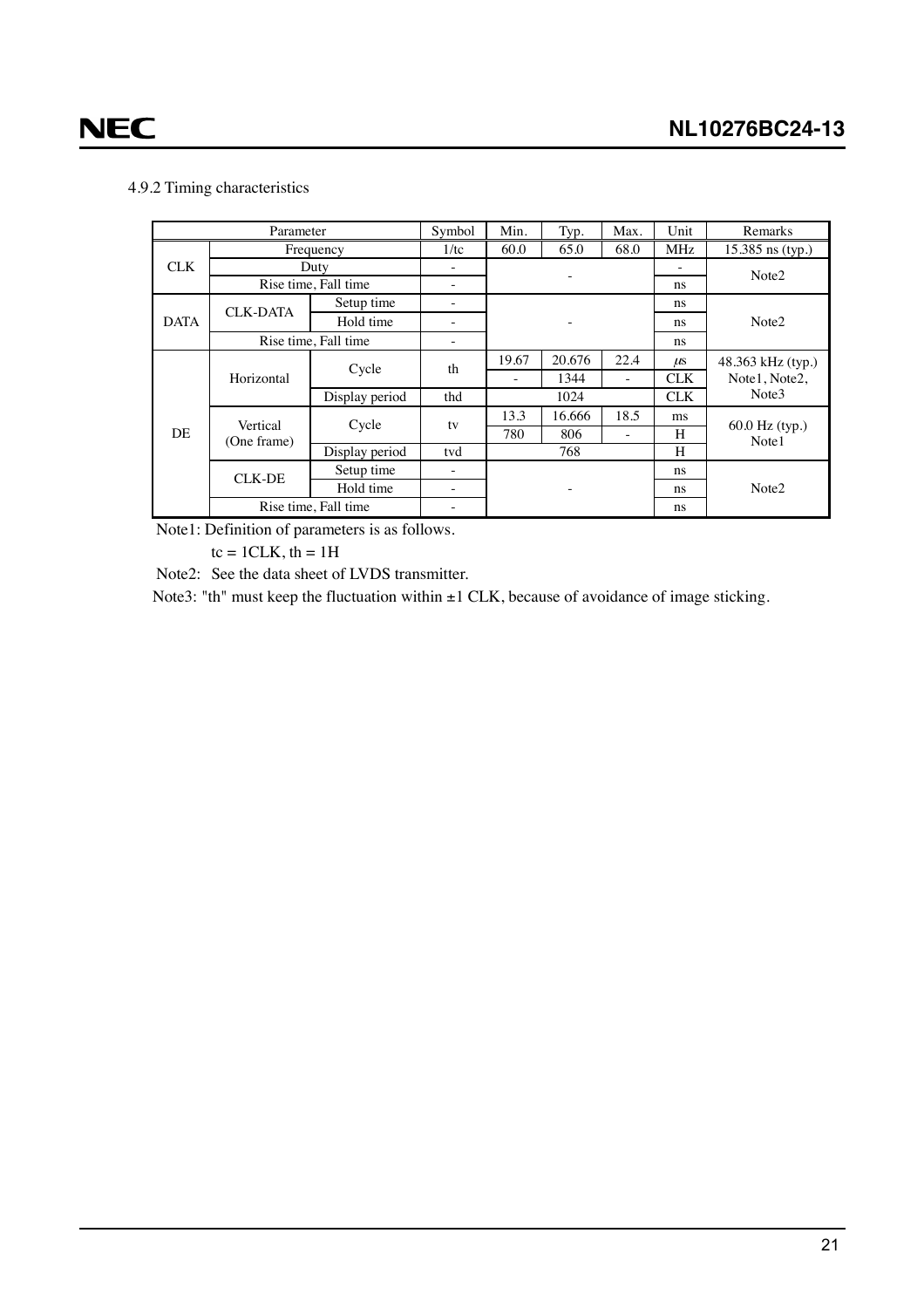# 4.9.3 Input signal timing chart

<span id="page-21-0"></span>**NEC** 

#### Horizontal timing



Vertical timing

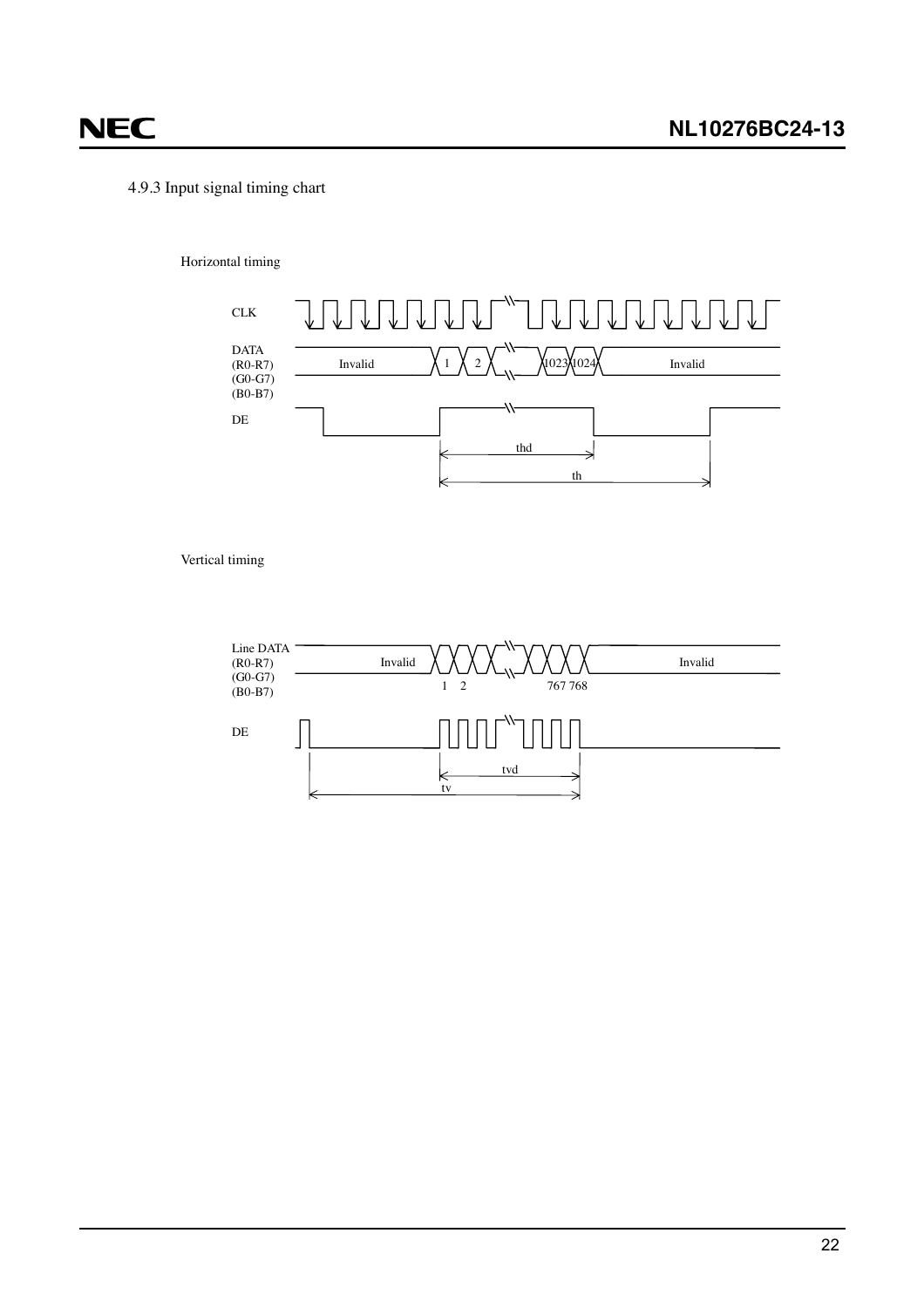### <span id="page-22-0"></span>4.10 OPTICS

| 4.10.1 Optical characteristics |  |
|--------------------------------|--|
|--------------------------------|--|

| Parameter            | Note1 | Condition                                                                                                                        | Symbol        | Min.                     | Typ.       | Max.                     | Unit                     | Remarks           |
|----------------------|-------|----------------------------------------------------------------------------------------------------------------------------------|---------------|--------------------------|------------|--------------------------|--------------------------|-------------------|
| Luminance            |       | White at center<br>$\theta$ R = 0°, $\theta$ L = 0°, $\theta$ U = 0°, $\theta$ D = 0°                                            | $\mathbf{L}$  | <b>TBD</b>               | 350        | ÷,                       | cd/m <sup>2</sup>        |                   |
| Contrast ratio       |       | White/Black at center<br>$\theta$ R = 0°, $\theta$ L = 0°, $\theta$ U = 0°, $\theta$ D = 0°                                      | CR            | <b>TBD</b>               | 300        | $\overline{\phantom{a}}$ | $\overline{\phantom{a}}$ | Note <sub>2</sub> |
| Luminance uniformity |       |                                                                                                                                  | LU            |                          | 1.25       | 1.40                     |                          | Note3             |
|                      |       | x coordinate                                                                                                                     | Wx            | $\blacksquare$           | <b>TBD</b> | ÷,                       |                          |                   |
|                      | White | <b>v</b> coordinate                                                                                                              | Wy            | $\blacksquare$           | <b>TBD</b> | $\bar{a}$                | ٠                        |                   |
|                      | Red   | x coordinate                                                                                                                     | Rx            | ä,                       | <b>TBD</b> | ٠                        |                          |                   |
|                      |       | y coordinate                                                                                                                     | Ry            |                          | <b>TBD</b> |                          |                          |                   |
| Chromaticity         | Green | x coordinate                                                                                                                     | <b>Gx</b>     | ۰                        | <b>TBD</b> |                          |                          | Note4             |
|                      |       | y coordinate                                                                                                                     | Gy            | $\blacksquare$           | <b>TBD</b> | ٠                        | ٠                        |                   |
|                      | Blue  | x coordinate                                                                                                                     | <b>Bx</b>     | ä,                       | <b>TBD</b> | ä,                       |                          |                   |
|                      |       | y coordinate                                                                                                                     | <b>By</b>     | ۰                        | <b>TBD</b> | ٠                        |                          |                   |
| Color gamut          |       | $\theta R = 0^\circ$ , $\theta L = 0^\circ$ , $\theta U = 0^\circ$ , $\theta D = 0^\circ$<br>at center, against NTSC color space | $\mathcal{C}$ | 35                       | 40         |                          | $\%$                     |                   |
| Response time        |       | White to black                                                                                                                   | Ton           | $\overline{\phantom{a}}$ | <b>TBD</b> | <b>TBD</b>               | ms                       | Note <sub>5</sub> |
|                      |       | Black to white                                                                                                                   | Toff          | ÷.                       | <b>TBD</b> | <b>TBD</b>               | ms                       | Note <sub>6</sub> |
|                      | Right | $\theta U = 0^\circ$ , $\theta D = 0^\circ$ , $CR = 10$                                                                          | $\theta$ R    | $\overline{\phantom{a}}$ | 70         | $\overline{\phantom{m}}$ | $\circ$                  |                   |
| Viewing angle        | Left  | $\theta U = 0^\circ$ , $\theta D = 0^\circ$ , $CR = 10$                                                                          | $\theta$ L    | $\overline{\phantom{a}}$ | 70         |                          | $\circ$                  | Note7             |
|                      | Up    | $\theta$ R = 0°, $\theta$ L = 0°, CR = 10                                                                                        | $\theta U$    | $\sim$                   | 45         | $\overline{a}$           | $\circ$                  |                   |
|                      | Down  | $\theta$ R = 0°, $\theta$ L = 0°, CR = 10                                                                                        | $\theta$ D    | ÷.                       | 55         |                          | $\circ$                  |                   |

Note1: Measurement conditions are as follows.

Ta =  $25^{\circ}$ C, VCC =  $3.3$ V, IBL =  $5.0$ mArms/lamp, Display mode: XGA, Horizontal cycle = 48.363kHz, Vertical cycle = 60.0Hz, DPSR= Low or Open: Normal scan

Optical characteristics are measured at luminance saturation after 20minutes from working the product, in the dark room. Also measurement method for luminance is as follows.



Note2: See "**4.10.2 Definition of contrast ratio**".

Note3: See "**4.10.3 Definition of luminance uniformity**".

Note4: These coordinates are found on CIE 1931 chromaticity diagram.

Note5: Product surface temperature: TopF = TBD°C

Note6: See "**4.10.4 Definition of response times**".

Note7: See "**4.10.5 Definition of viewing angles**".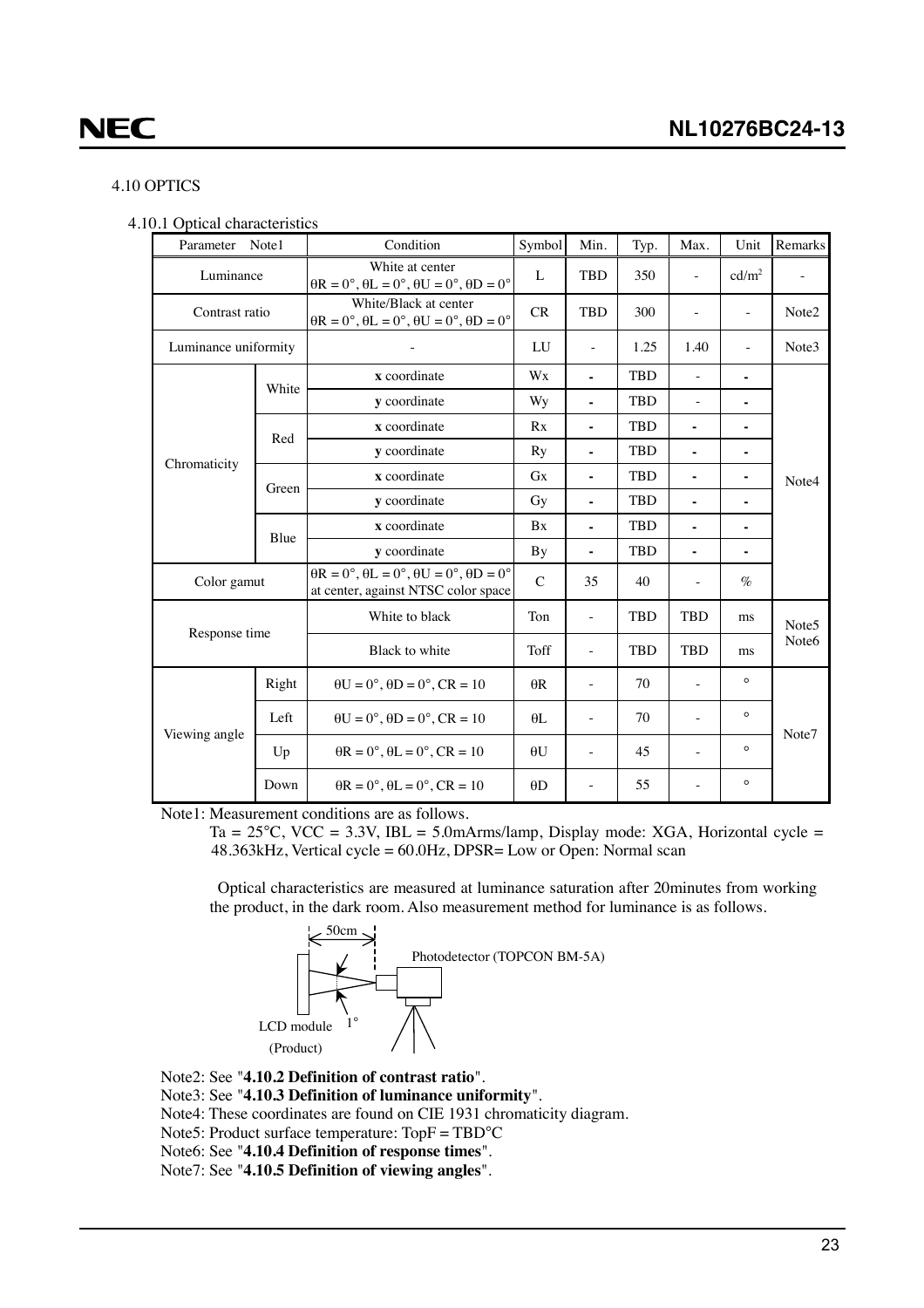<span id="page-23-0"></span>4.10.2 Definition of contrast ratio

The contrast ratio is calculated by using the following formula. Contrast ratio  $(CR) = \frac{\text{Luminance of white screen}}{\text{Luminance of 11}}$ Luminance of black screen

4.10.3 Definition of luminance uniformity

The luminance uniformity is calculated by using following formula.

Maximum luminance from  $\Phi$  to  $\Phi$ Minimum luminance from  $\Phi$  to  $\Phi$ Luminance uniformity  $(LU) = -$ 

The luminance is measured at near the 5 points shown below.



4.10.4 Definition of response times

Response time is measured, the luminance changes from "white" to "black", or "black" to "white" on the same screen point, by photo-detector. Ton is the time it takes the luminance change from 90% down to 10%. Also Toff is the time it takes the luminance change from 10% up to 90% (See the following diagram.).



4.10.5 Definition of viewing angles

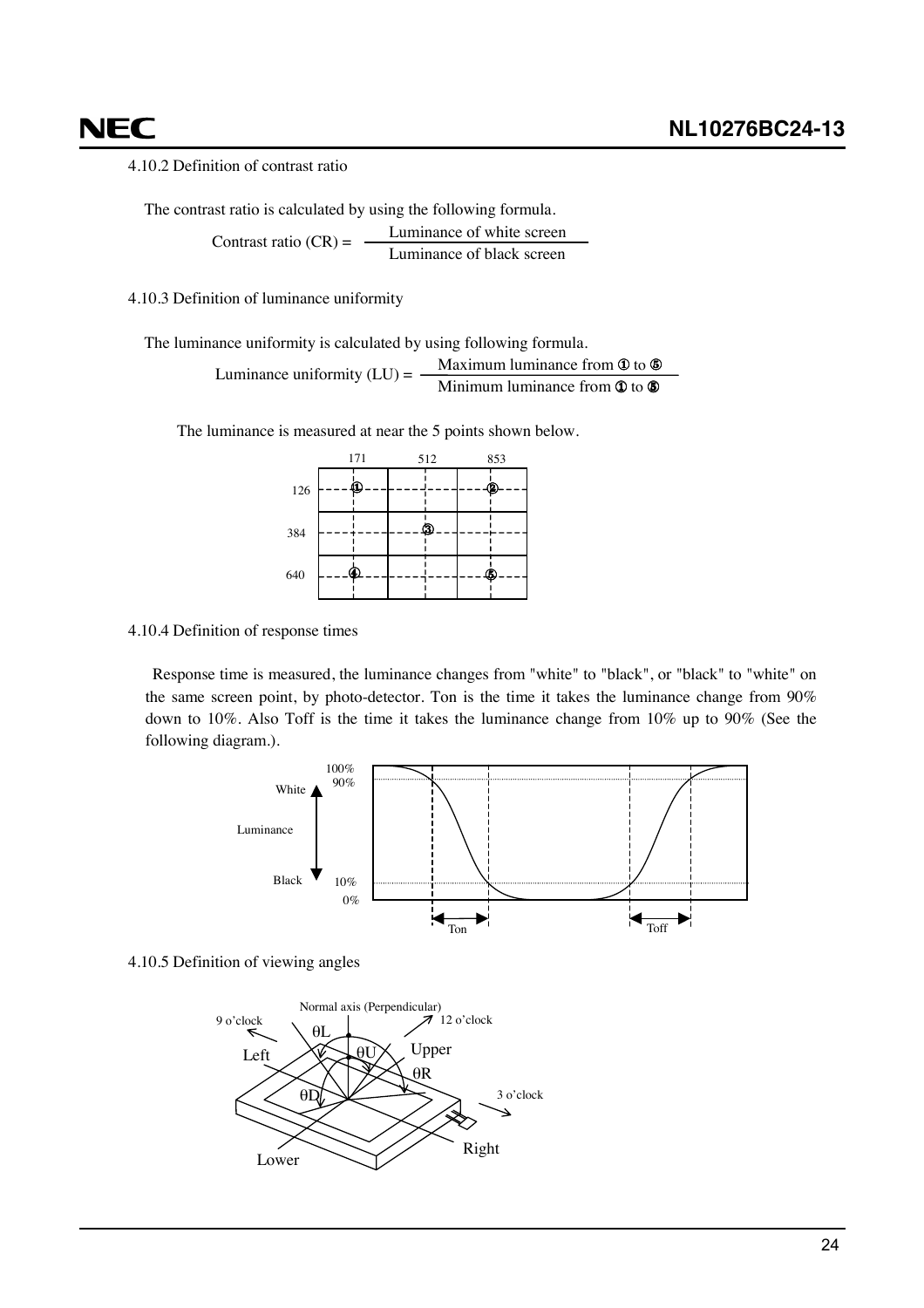### <span id="page-24-0"></span>**5. RELIABILITY TESTS**

| Test item                                    | Condition                                                                                                                                                        | Judgement                        |
|----------------------------------------------|------------------------------------------------------------------------------------------------------------------------------------------------------------------|----------------------------------|
| High temperature and humidity<br>(Operation) | $\Phi$ 55 ± 2°C, RH = 85%, 240 hours<br>2 Display data is black.                                                                                                 |                                  |
| High temperature<br>(Operation)              | $\Phi$ 65 ± 2°C, 240 hours<br>2 Display data is black.                                                                                                           |                                  |
| Heat cycle<br>(Operation)                    | $\textcircled{1}$ 0 $\pm$ 3°C1 hour<br>$65 \pm 3^{\circ}$ C1 hour<br>2 50 cycles, 4 hours/cycle<br>3 Display data is black.                                      |                                  |
| Thermal shock<br>(Non operation)             | $\textcircled{1}$ -20 $\pm$ 3°C30 minutes<br>$80 \pm 3^{\circ}$ C30 minutes<br>2 100cycles, 1hour/cycle<br>3 Temperature transition time is within 5<br>minutes. | No display malfunctions<br>Note1 |
| <b>ESD</b><br>(Operation)                    | ① 150pF, $150Ω$ , $±10kV$<br>29 places on a panel surface<br>Note <sub>2</sub><br>3 10 times each places at 1 sec interval                                       |                                  |
| Dust<br>(Operation)                          | 10 Sample dust: No. 15 (by JIS-Z8901)<br>20 15 seconds stir<br>3 8 times repeat at 1 hour interval                                                               |                                  |
| Vibration<br>(Non operation)                 | $\Phi$ 5 to 100Hz, 19.6m/s <sup>2</sup><br>2 1 minute/cycle<br>3 X, Y, Z direction<br>4 120 times each directions                                                | No display malfunctions<br>Note1 |
| Mechanical shock<br>(Non operation)          | $\Phi$ 539m/s <sup>2</sup> , 11ms<br>$(2 \pm X, \pm Y, \pm Z)$ direction<br>3 5 times each directions                                                            | No physical damages              |

Note1: Display functions are checked under the same conditions as product inspection. Note2: See the following figure for discharge points.

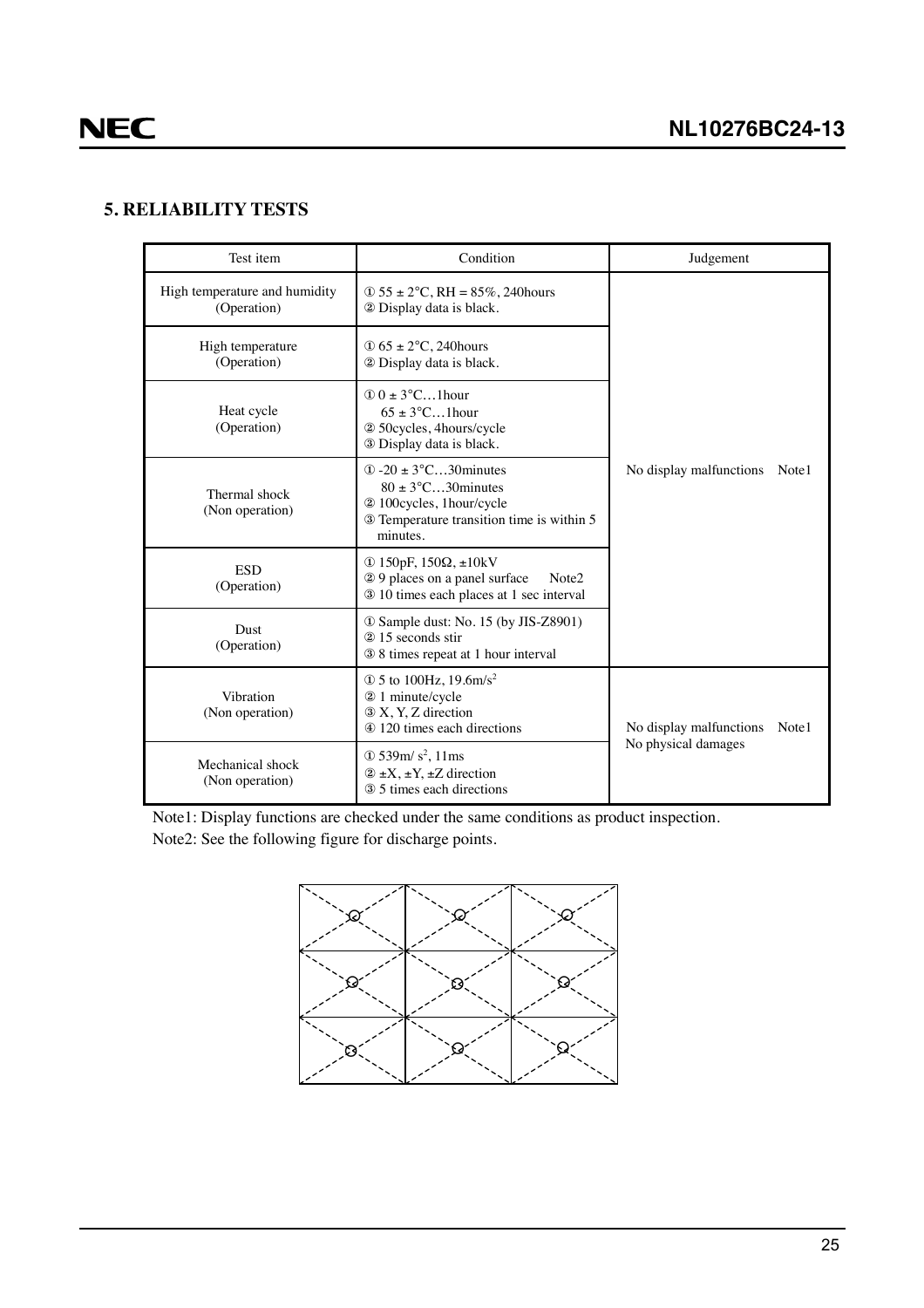### <span id="page-25-0"></span>**6. PRECAUTIONS**

#### 6.1 MEANING OF CAUTION SIGNS

The following caution signs have very important meaning. **Be sure to read "10.2 CAUTIONS", after understanding this contents!**



This sign has the meaning that customer will get an electrical shock, if customer has wrong operations.

This sign has the meaning that customer will be injured by himself, if customer has wrong operations.

### 6.2 CAUTIONS

∗ **Do not touch the lamp cables while turn on. Customer will be in danger of an electric shock.**



∗ **Do not touch the backlight while turn on. Customer will be in danger of burn injury.** ∗ **Do not shock and press the LCD panel and the backlight! There is a danger of breaking, because they are made of glass. (Shock: To be not greater 539m/s2 and to be not greater 11ms, Pressure: To be not greater 19.6N)**

#### 6.3 ATTENTIONS

#### 6.3.1 Handling of the product

- ① Take hold of both ends without touch the circuit board when customer pulls out products (LCD modules) from inner packing box. If customer touches it, products may be broken down or out of adjustment, because of stress to mounting parts.
- ② Do not hook cables nor pull connection cables such as lamp cable and so on, for fear of damage.
- ③ If customer puts down the product temporarily, the product puts on flat subsoil as a display side turns down.
- ④ Take the measures of electrostatic discharge such as earth band, ionic shower and so on, when customer deals with the product, because products may be damaged by electrostatic.
- ⑤ The torque for mounting screws must never exceed 0.2N⋅m. Higher torque values might result in distortion of the bezel.
- ⑥ Do not press or rub on the sensitive display surface. If customer clean on the panel surface, NEC Corporation recommends using the cloth with ethanolic liquid such as screen cleaner for LCD.
- ⑦ Do not push-pull the interface connectors while the product is working, because wrong power sequence may break down the product.
- ⑧ Do not bend or unbend the lamp cable at the near part of the lamp holding rubber, to avoid the damage for high voltage side of the lamp. This damage may cause a lamp breaking and abnormal operation of high voltage circuit.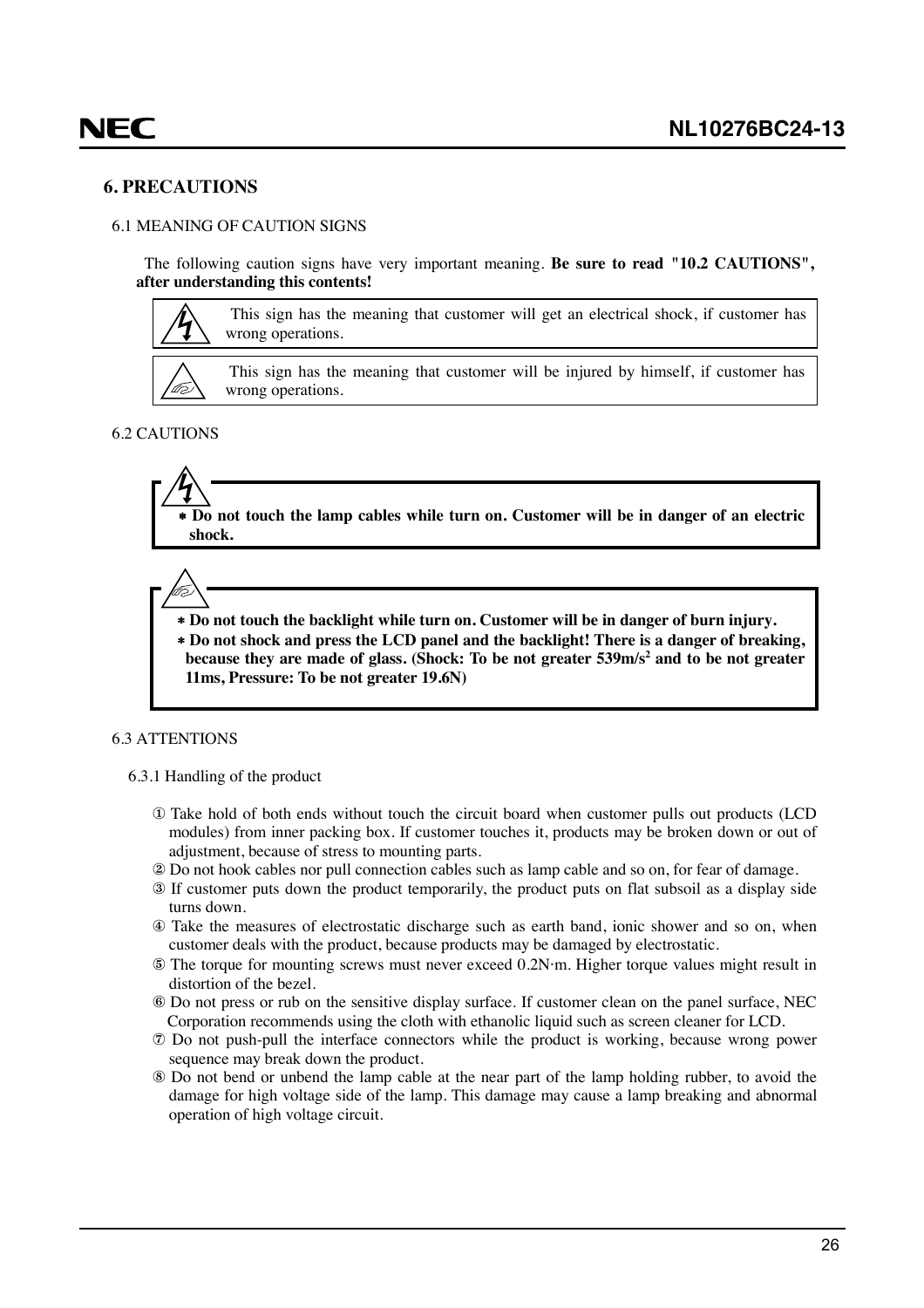### 6.3.2 Environment

<span id="page-26-0"></span>NEC

- ① Do not operate or store in high temperature, high humidity, dewdrop atmosphere or corrosive gases. Keep the product in antistatic pouch in room temperature, because of avoidance for dusts and sunlight, if customer stores the product.
- ② Do not operate in high magnetic field. Circuit boards may be broken down by it.
- ③ Use an original protection sheet on the product surface (polarizer). Adhesive type protection sheet should be avoided, because it may change color or properties of the polarizer.

#### 6.3.3 Characteristics

#### **The following items are neither defects nor failures.**

- ① Response time, luminance and color may be changed by ambient temperature.
- ② The LCD may be seemed luminance non-uniformity, flicker, vertical seam or small spot by display patterns.
- ③ Optical characteristics (e.g. luminance, display uniformity, etc.) gradually is going to change depending on operating time, and especially low temperature, because the LCD has cold cathode fluorescent lamps.
- ④ Do not display the fixed pattern for a long time because it may cause image sticking. Use a screen saver, if the fixed pattern is displayed on the screen.
- ⑤ The display color may be changed by viewing angle because of the use of condenser sheet in the backlight unit.
- ⑥ Optical characteristics may be changed by input signal timings.
- ⑦ The interference noise of input signal frequency for this product's signal processing board and luminance control frequency of customer's backlight inverter may appear on a display. Set up luminance control frequency of backlight inverter so that the interference noise does not appear.

### 6.3.4 Other

- ① All GND, backlight inverter ground (GNDB), VCC and backlight inverter power supply voltage (VDDB) terminals should be used without a non-connected line.
- ② Do not disassemble a product or adjust volume without permission of NEC Corporation.
- ③ See "REPLACEMENT MANUAL FOR LAMP HOLDER", if customer would like to replace backlight lamps.
- ④ Pay attention not to insert waste materials inside of products, if customer uses screwnails.
- ⑤ Pack the product with original shipping package, because of avoidance of some damages during transportation, when customer returns it to NEC Corporation for repair and so on.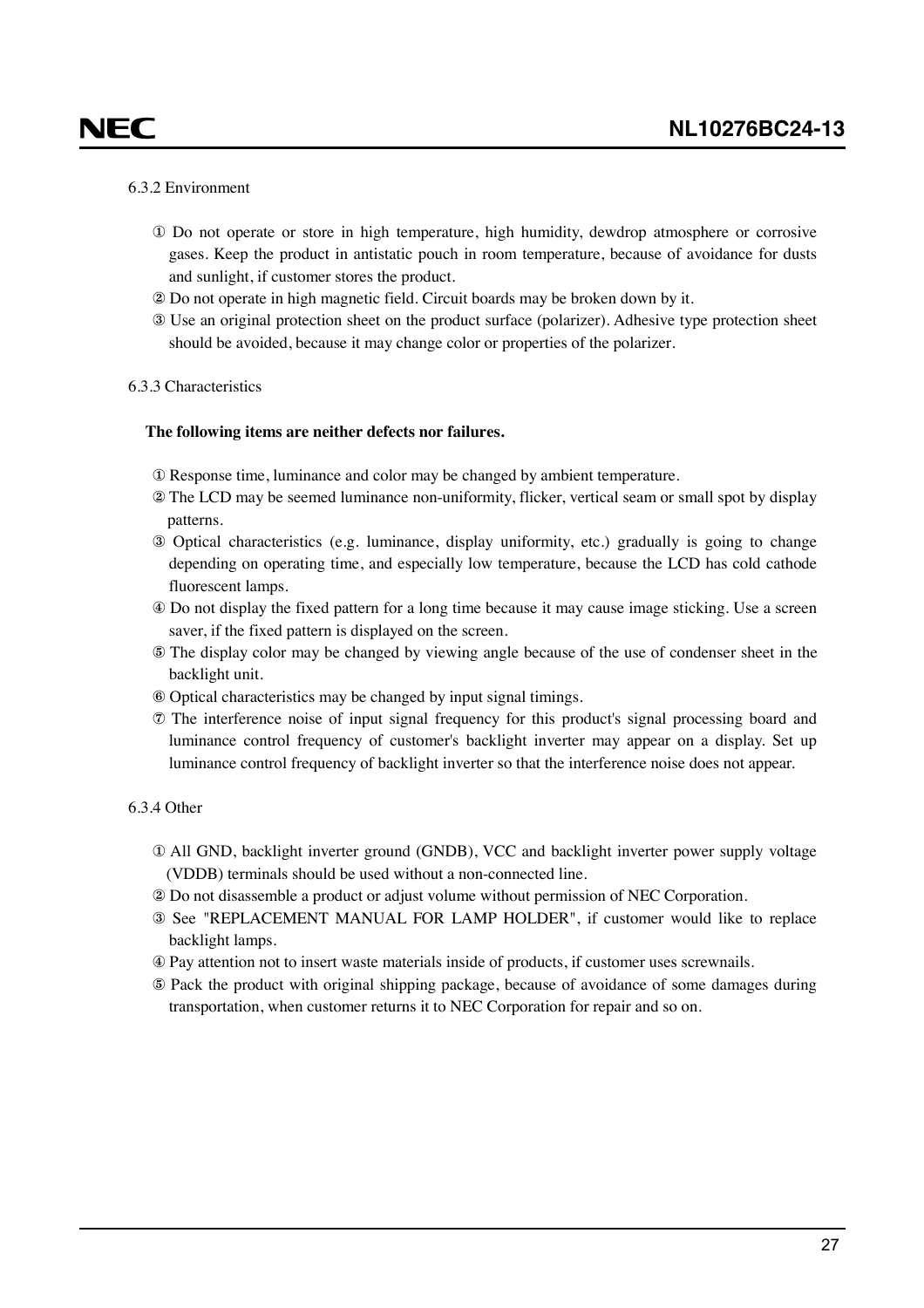### **NL10276BC24-13**

### <span id="page-27-0"></span>**7. OUTLINE DRAWINGS**